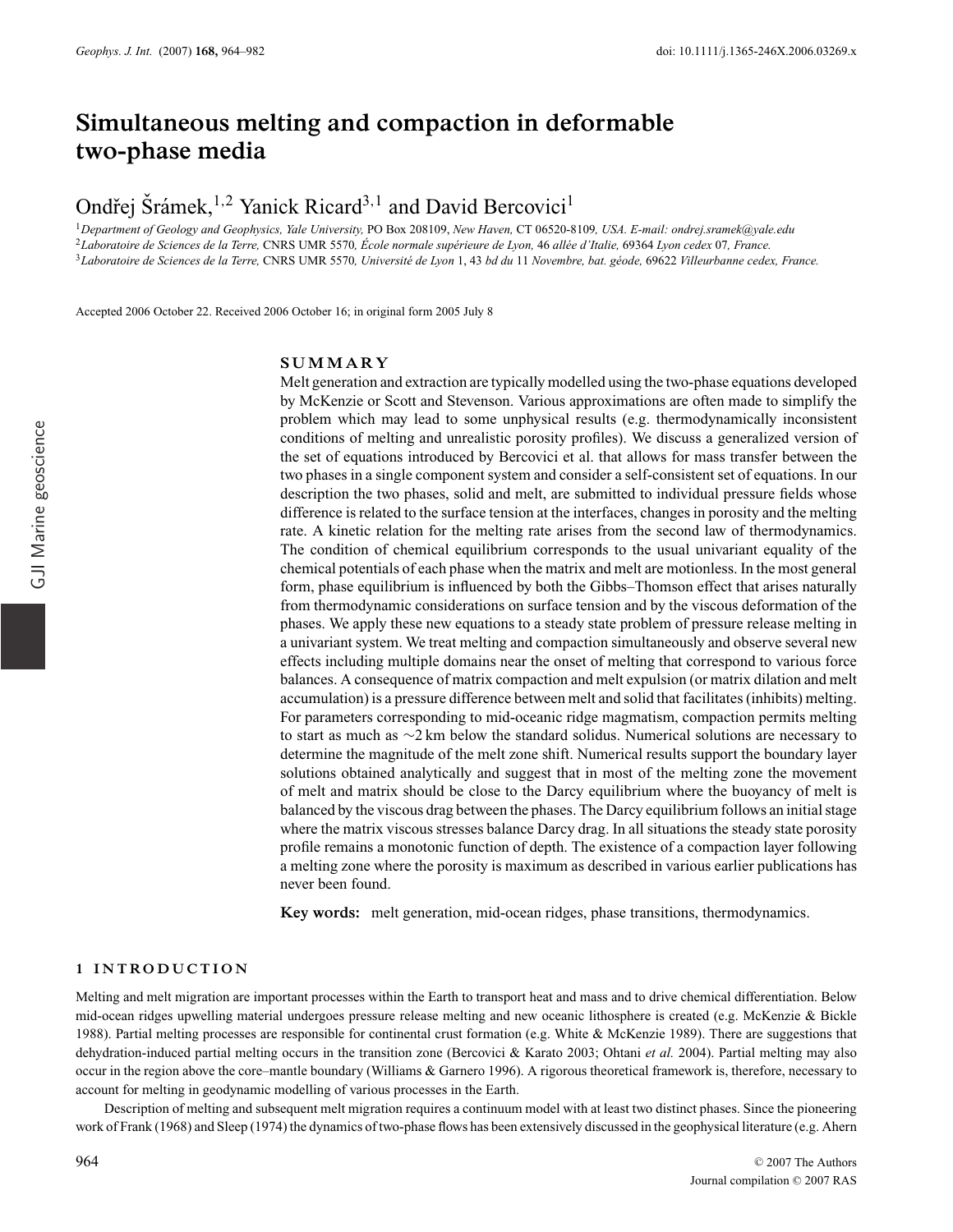& Turcotte 1979; McKenzie 1984; Ribe 1985a,b; Scott & Stevenson 1986; Rabinowicz *et al.* 1987; Spiegelman 1993a,b). However, in previous papers (Bercovici *et al.* 2001a; Bercovici & Ricard 2003), we have shown that the self-consistent introduction of surface tension and surface free energy between two phases imposes additional rigor to the theoretical modelling. With surface tension, the two phases are clearly submitted to two different pressure fields. The partitioning of the surface energy and interface forces between the two phases also has to be defined. This led us to propose a new set of equations that is also applicable to non-equilibrium situations and provides a model of damage (Bercovici *et al.* 2001b; Bercovici & Ricard 2003; Ricard & Bercovici 2003). Close to thermodynamic equilibrium, neglecting surface tension, assuming that  $\mu_m$ , the viscosity of the solid matrix phase, is infinitely larger than  $\mu_f$ , the viscosity of the fluid phase, and assuming small porosity, our equations become equivalent to those proposed by McKenzie (1984), when the bulk viscosity,  $\zeta$ , is replaced by the porosity dependent factor proportional to  $\mu_m/\phi$ . Such a porosity-dependent bulk viscosity was also suggested by others (Nye 1953; Fowler 1985; Scott & Stevenson 1986; Schmeling 2000); it hinders the squeezing of the matrix and expulsion of melt at low porosity and favours it at large porosity where bulk and shear viscosity become comparable.

In Bercovici *et al.* (2001a) and Bercovici & Ricard (2003) however, we were not concerned with the possible transfer of matter between phases (i.e. with melting of the matrix or solidification of the fluid melt). While some previous studies (e.g. Ribe 1985a; Schmeling 2000) discussed the effect of a prescribed melting rate on matrix compaction, to our knowledge, no previous study considered the full feedback between viscous two-phase deformation and the thermodynamic conditions for melting/solidification. The usual simplifying assumptions (ascribing identical pressure to both phases or maintaining the matrix pressure to the lithostatic pressure, neglecting the interfacial effects, decoupling melting from viscous compaction, using empirical laws to relate degree of melting to temperature and pressure) can only be justified by comparison with results based on a more general description. In this study, we offer such a general framework. After formulating the theory for a single component system in Section 2, with the mass transfer between phases explicitly taken into account, we apply our new set of equations to a simple 1-D steady-state model of pressure-release melting in Section 3. Concluding remarks follow in Section 4.

## **2 G E N E R A L T H E O RY**

We describe a two-phase continuum consisting of a solid matrix and a fluid (melt) phase. We assume that the individual phases have constant densities,  $\rho_f$  in the fluid phase and  $\rho_m$  in the solid, and constant Newtonian viscosities  $\mu_f$  and  $\mu_m$ . Despite this notation that uses indices *f* and *m*, however, in its most general form the theory is symmetrical with respect to swapping the phases. For any quantity *q* with values  $q_f$ and  $q_m$  in the fluid and matrix phase, we define average and difference quantities by  $\overline{q} = \phi q_f + (1 - \phi)q_m$  and  $\Delta q = q_m - q_f$ .

Equations presented below result from averaging the 'true' or microscopic quantities of the mixture assumed isotropic over a control volume. This control volume is sufficiently small to be regarded as a 'point' in the continuum mechanical sense but also sufficiently large to contain many pores or grains (see Bear 1988; Bercovici *et al.* 2001a).

#### **2.1 Mass conservation**

∂φ

The derivation of the two mass conservation equations is fairly standard (see McKenzie 1984; Bercovici *et al.* 2001a) and leads to

$$
\frac{\partial \phi}{\partial t} + \nabla \cdot [\phi \mathbf{v}_f] = \frac{\Delta \Gamma}{\rho_f},
$$
\n
$$
-\frac{\partial \phi}{\partial t} + \nabla \cdot [(1 - \phi)\mathbf{v}_m] = -\frac{\Delta \Gamma}{\rho_m},
$$
\n(2)

where 
$$
\phi
$$
 is porosity or the volume fraction of the fluid phase, the fluid and matrix phases have volume averaged velocities  $\mathbf{v}_f$  and  $\mathbf{v}_m$  and  $\Delta \Gamma$  is the rate of mass exchange per unit volume (kg m<sup>-3</sup> s<sup>-1</sup>) between the phases. A positive  $\Delta \Gamma$  corresponds to melting, a negative  $\Delta \Gamma$  to solidification.

#### **2.2 Momentum conservation**

The momentum equations remain identical to those without phase change, at least in the approximation of infinite Prandtl number. Strictly speaking, new source terms of momentum could arise from the phase change. When matrix material melts, it undergoes a velocity jump from  **to**  $**v**<sub>f</sub>$  **which imposes an impulse discontinuity (Drew 1983). These terms are however of the order of the kinetic energy which is neglected** in this study, as are the terms related to acceleration.

As discussed in Bercovici *et al.* (2001a), the total momentum conservation is

$$
-\nabla \overline{P} + \nabla \cdot \overline{\underline{\tau}} - \overline{\rho} g \hat{\mathbf{z}} + \nabla(\sigma \alpha) = 0.
$$
 (3)

In this equation,  $\overline{P}$ ,  $\overline{T}$  and  $\overline{P}$  are the average pressure, viscous stress and density,  $\hat{z}$  is the unit vector in vertical direction, *g* is the magnitude of gravitational acceleration, and  $\sigma$  is the coefficient of surface tension. The quantity  $\alpha$  is the melt–solid interfacial area per unit volume of the mixture; it has units of m−<sup>1</sup> and basically represents the inverse of the average size of grains and pores in the mixture. Here we do not consider grain–grain contacts; these are subject of a study by Hier-Majumder *et al.* (2006).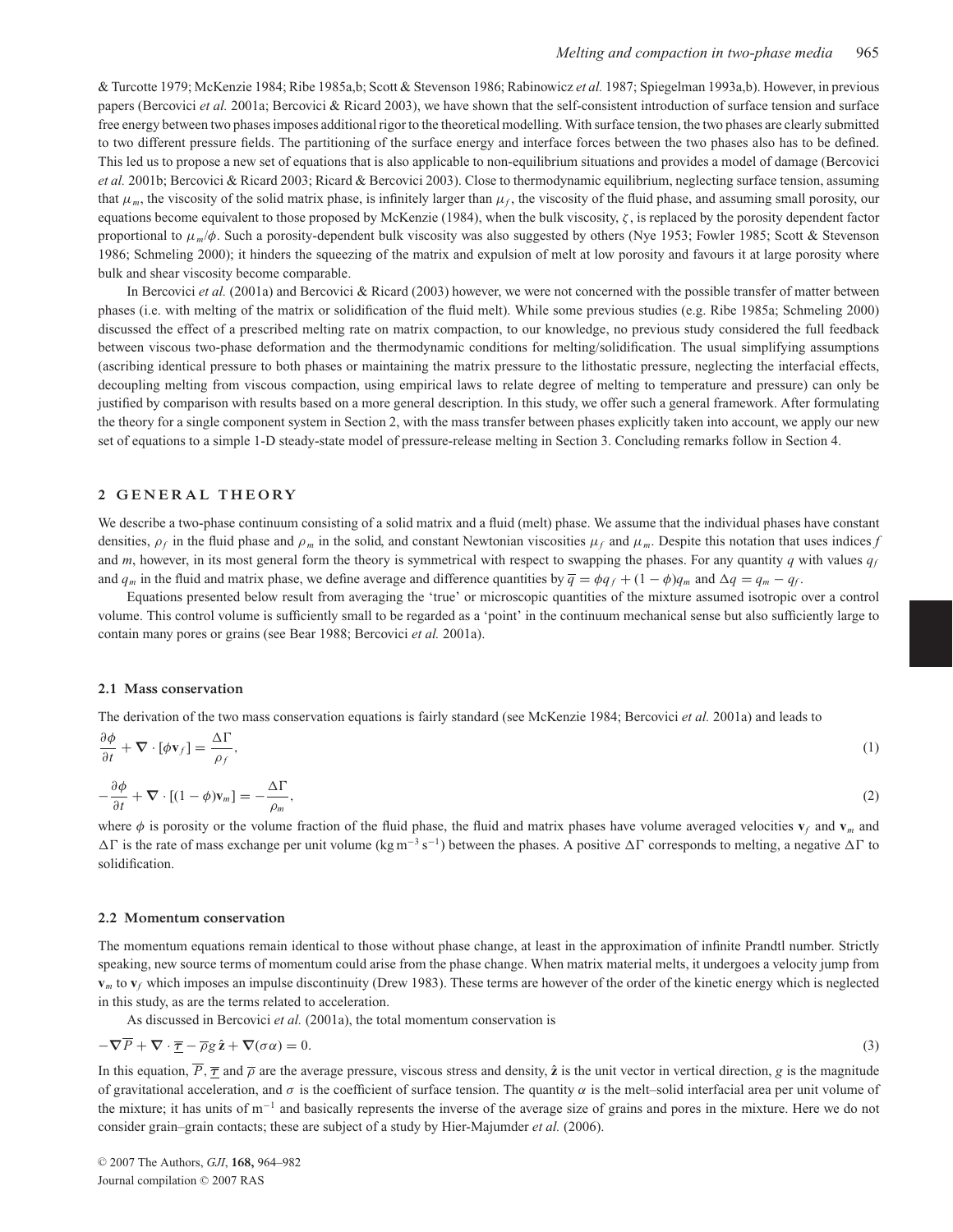The total momentum equation is the sum of equations for fluid and matrix which, individually, are (Bercovici & Ricard 2003)

$$
-\phi[\nabla P_f + \rho_f g \hat{\mathbf{z}}] + \nabla \cdot [\phi \underline{\tau}_f] + c\Delta v + \omega[\Delta P \nabla \phi + \nabla(\sigma \alpha)] = 0, \tag{4}
$$

$$
-(1-\phi)[\nabla P_m + \rho_m g \hat{\mathbf{z}}] + \nabla \cdot [(1-\phi)\underline{\tau}_m] - c\Delta v + (1-\omega)[\Delta P \nabla \phi + \nabla(\sigma \alpha)] = 0, \tag{5}
$$

where  $\Delta v = v_m - v_f$  is the difference in velocities, and likewise  $\Delta P = P_m - P_f$  is the difference in pressures between the phases. The interaction coefficient *c* is related to permeability which is itself a function of porosity. A symmetrical form compatible with the usual Darcy term is (see Bercovici *et al.* 2001a)

$$
c = \frac{\mu_f \mu_m}{k_0 [\mu_f (1 - \phi)^{n-2} + \mu_m \phi^{n-2}]} \tag{6}
$$

where the permeability of the form  $k_0\phi^n$  was used (the exponent *n* is usually found to be about 2–3). In the following we assume  $n = 2$  and also  $\mu_m \gg \mu_f$ . The interaction coefficient then becomes  $c = \mu_f / k_0$  (independent of porosity). The parameter  $\omega$  is discussed in Section 2.2.1

The relationship between stress and velocities does not include an explicit bulk viscosity term (Bercovici *et al.* 2001a), and for each phase *j* the deviatoric stress is simply

$$
\underline{\tau}_j = \mu_j \left( \nabla \mathbf{v}_j + [\nabla \mathbf{v}_j]^T - \frac{2}{3} \nabla \cdot \mathbf{v}_j \underline{\mathbf{I}} \right),\tag{7}
$$

where *j* stands for *f* or *m*,  $[\cdot]^T$  denotes tensor transpose and **I** is the identity tensor.

Instead of using the two force balance eqs (4) and (5), it is often easier to use the total momentum eq. (3) and the 'action–reaction' equation that can be deduced by combining the two former equations,

$$
-\phi(1-\phi)[\nabla\Delta P + \Delta\rho g\,\hat{\mathbf{z}}] + \nabla\cdot[\phi(1-\phi)\Delta\underline{\tau}] - \overline{\underline{\tau}}\cdot\nabla\phi - c\Delta\mathbf{v} + (\phi-\omega)[\Delta P\nabla\phi + \nabla(\sigma\alpha)] = 0.
$$
\n(8)

#### *2.2.1 Interfacial quantities*

The interface between the phases exerts a surface force on the two-phase mixture. The coefficient  $\omega$ ,  $0 < \omega < 1$ , controls the partitioning of the interface surface force between the two phases (Bercovici & Ricard 2003) and represents the fraction of the volume-averaged surface force exerted on the fluid phase. The exact value of  $\omega$  is related to the microscopic behaviour of the two phases (molecular bond strengths and thickness of the interfacial region or 'selvedge' layer) and represents the extent to which the interface is embedded in one phase more than the other. The only general physical constraints that we have is that  $\omega$  must be zero when the fluid phase disappears (when  $\phi = 0$ ) and when the fluid phase becomes unable to sustain stresses (when  $\mu_f = 0$ ). A symmetrical form like

$$
\omega = \frac{\phi \mu_f}{\phi \mu_f + (1 - \phi)\mu_m} \tag{9}
$$

would satisfy these conditions.

Given the surface force partitioning, the velocity that controls the surface work is consequently found to be the  $\omega$ -weighted sum of the phase velocities

$$
\mathbf{v}_{\omega} = \omega \mathbf{v}_f + (1 - \omega) \mathbf{v}_m \,,\tag{10}
$$

which reflects the extent to which the interface is advected by each of the phases (Bercovici & Ricard 2003).

On the microscopic level, a phase change contributes to the interface motion with the velocity of the propagating phase front. However, this phase front velocity has opposite directions at opposite sides of a grain/pore. The velocity of the interfaces due to a phase change averaged over a control volume is proportional to the integral  $\int \Delta \Gamma \hat{\mathbf{n}} dS$ , where the integration is over all the interfacial surfaces with normal  $\hat{\mathbf{n}}$  (pointing say, from the matrix phase to the fluid phase). Assuming that the two-phase mixture is isotropic then the interfaces are randomly oriented, in which case the integral  $\int \Delta \Gamma \hat{\mathbf{n}} dS$  is zero if  $\Delta \Gamma$  is uniform or slowly varying relative to fluctuations in  $\hat{\mathbf{n}}$ . The average interface velocity, therefore, remains  $\bf{v}_\omega$  with or without melting, that is, is independent of the instantaneous melting rate.

Bercovici & Ricard (2003) show that the pressure *Pi* on the interface between the two fluids is (see also Drew 1983)

$$
P_i = (1 - \omega)P_f + \omega P_m. \tag{11}
$$

Note that the weighting factors  $\omega$  and  $1 - \omega$  appear in a reverse order in (11) compared to (10). The behaviour of  $P_i$  can be understood by rewriting the pressure jump  $\Delta P$  as the difference between the pressure jump across the matrix selvedge layer and that across the fluid selvedge layer,  $\Delta P = (P_m - P_i) - (P_f - P_i)$ . In the case where the surface effects are totally embedded in the matrix ( $\mu_f = 0$  and  $\omega = 0$ ), the entire pressure drop across the interface should be accounted for by the matrix contribution, and therefore, controlled by the first term *P<sub>m</sub>* −  $P_i$  containing the matrix pressure. One thus gets  $P_i = P_f$ . Later (in Section 2.3) we will find it necessary to introduce an effective interface density weighted in the same way as the interface pressure *Pi*

$$
\rho_i = (1 - \omega)\rho_f + \omega\rho_m. \tag{12}
$$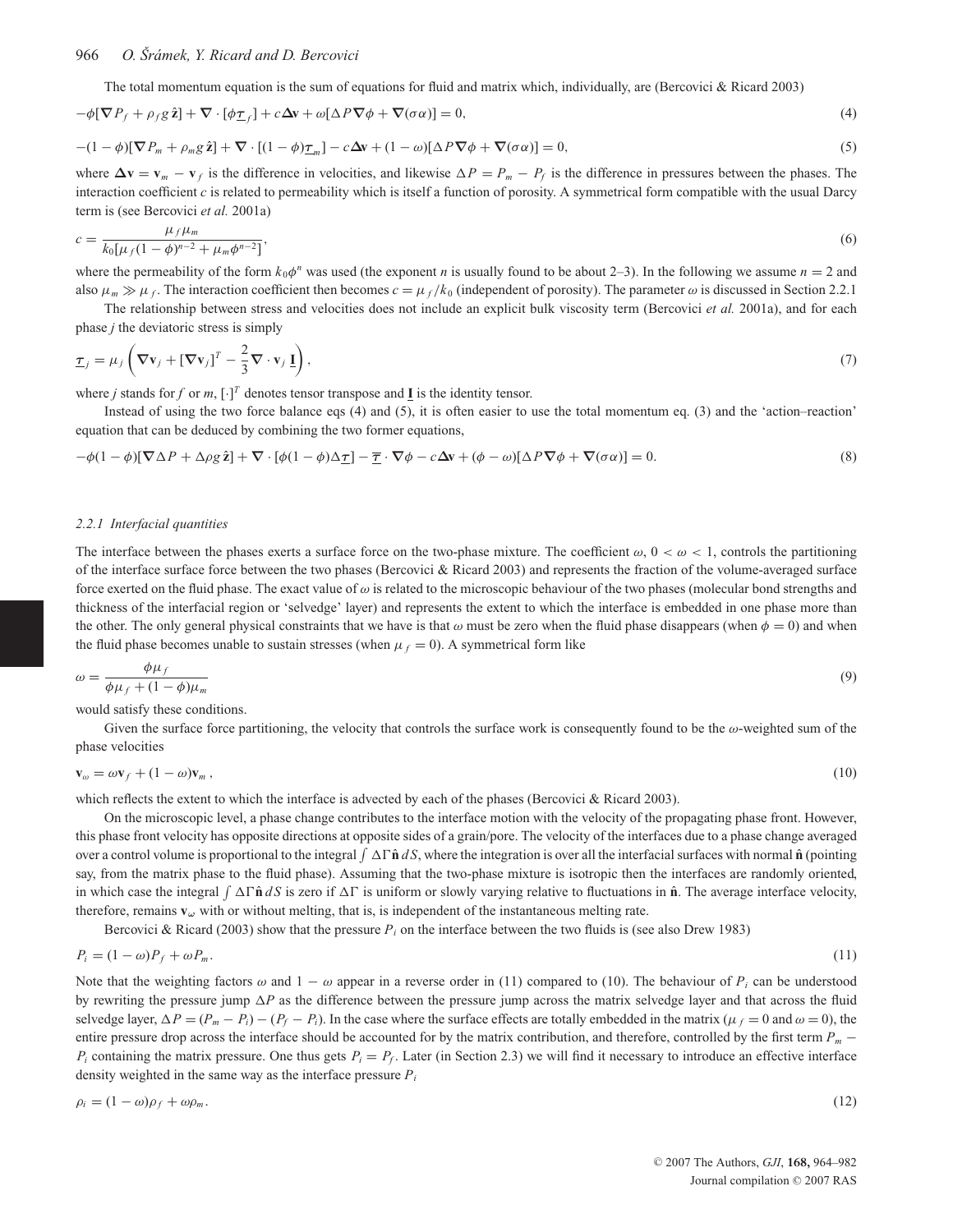#### **2.3 Energy conservation**

No terms related to phase change appear in the creeping momentum equations, and only appear in a trivial way in the two mass conservation equations. In contrast, the energy equation is modified in a substantial way and is now discussed in detail.

Each phase has a specific (per mass) internal energy, ε*<sup>f</sup>* and ε*m*, respectively. In our model where individual phases are incompressible, the internal energy density of each phase is uniquely determined by the temperature. We assume the same temperature *T* in both phases (local thermal equilibrium). We can write  $d\varepsilon_j = C_j dT$ , where  $C_j$  is the heat capacity of phase *j*. To account for its thermodynamic presence, the interface is treated as an independent phase. The mechanical and thermodynamic state of the interface is described by its surface energy  $\xi_i$ , entropy  $s_i$  (both per unit area), and surface tension coefficient  $\sigma$ ; these quantities are (for chemically homogeneous systems) related according to (Bailyn 1994; Bercovici *et al.* 2001a)

$$
s_i = -\frac{d\sigma}{dT}, \quad \xi_i = \sigma - T\frac{d\sigma}{dT}.\tag{13}
$$

The interfacial surface energy is transported by the moving continuum with the average interface velocity  $\mathbf{v}_\omega$  defined by eq. (10).

The conservation of energy is expressed by the following equation where the left-hand side represents the temporal change of energy content in a fixed control volume and the right-hand side represents the different contributions to this change, namely internal heat sources, *Q*, loss of energy due to diffusion, ∇ · **q**, advection of energy, and rate of work of both surface and body forces.

$$
\frac{\partial}{\partial t} \left[ \phi \rho_f \varepsilon_f + (1 - \phi) \rho_m \varepsilon_m + \xi_i \alpha \right]
$$
\n
$$
= Q - \nabla \cdot \mathbf{q} - \nabla \cdot \left[ \phi \rho_f \varepsilon_f \mathbf{v}_f + (1 - \phi) \rho_m \varepsilon_m \mathbf{v}_m + \xi_i \alpha \mathbf{v}_\omega \right]
$$
\n
$$
+ \nabla \cdot \left[ -\phi P_f \mathbf{v}_f - (1 - \phi) P_m \mathbf{v}_m + \phi \mathbf{v}_f \cdot \mathbf{r}_f + (1 - \phi) \mathbf{v}_m \cdot \mathbf{r}_m + \sigma \alpha \mathbf{v}_\omega \right]
$$
\n
$$
- \phi \mathbf{v}_f \cdot \rho_f g \hat{\mathbf{z}} - (1 - \phi) \mathbf{v}_m \cdot \rho_m g \hat{\mathbf{z}}.
$$
\n(14)

The last equation is manipulated in the standard way using the mass and momentum equations. We also use expressions for *d*ε *<sup>j</sup>* and relationship between interfacial energy and entropy, (13). After some algebra we get

$$
\phi \rho_f C_f \frac{D_f T}{Dt} + (1 - \phi) \rho_m C_m \frac{D_m T}{Dt} - T \frac{D_{\omega}}{Dt} \left( \alpha \frac{d\sigma}{dT} \right) - T \alpha \frac{d\sigma}{dT} \nabla \cdot \mathbf{v}_{\omega}
$$
  
=  $Q - \nabla \cdot \mathbf{q} + \Psi - \left( \Delta P + \sigma \frac{d\alpha}{d\phi} \right) \frac{D_{\omega} \phi}{Dt} + \left[ \Delta \varepsilon + \frac{P_m}{\rho_m} - \frac{P_f}{\rho_f} \right] \Delta \Gamma,$  (15)

where  $\Delta \varepsilon = \varepsilon_m - \varepsilon_f$  is the difference between the specific internal energies of the phases, and  $\Psi$  is the rate of deformational work,

$$
\Psi = c\Delta v^2 + \phi \nabla \mathbf{v}_f : \underline{\boldsymbol{\tau}}_f + (1 - \phi) \nabla \mathbf{v}_m : \underline{\boldsymbol{\tau}}_m.
$$
\n(16)

The fundamental derivatives are defined by

$$
\frac{\mathbf{D}_j}{\mathbf{D}t} = \frac{\partial}{\partial t} + \mathbf{v}_j \cdot \nabla,\tag{17}
$$

where *j* is to be substituted with the appropriate subscript *f*, *m* or  $\omega$ .

Eq. (15) is arranged in such a way as to group the terms related to temporal entropy variations on the left-hand side (−*d*σ/*dT* is the interfacial entropy). The right-hand side then contains terms related to entropy sources and fluxes. In addition to the usual heat production, diffusion and deformational work, two other expressions appear with clear physical meanings. One of them includes  $\Delta P + \sigma \, d\alpha/d\phi$ . As the quantity  $d\alpha/d\phi$  is the sum of the average curvatures of grain/pores,  $2\langle R \rangle$  (here curvature is defined positive when concave to the fluid; see Bercovici et al. 2001a), the Laplace's condition on the pressure drop across a curved interface is recovered when the pressure difference between the two phases is  $\Delta P = -\sigma d\phi/d\alpha$  (Landau & Lifshitz 1959). The Laplace's equilibrium condition can only be satisfied if the phases are stationary. Thus  $\Delta P + \sigma d\phi/d\alpha$  is the out-of-equilibrium pressure difference, that is due to the viscous deformation of the phases. The other term contains the difference in the specific enthalpies  $\Delta h = h_m - h_f$ , where the enthalpy of phase *j* is defined by  $h_i = \varepsilon_i + P_i/\rho_i$ . The energy eq. (15) corresponds to the one found in Bercovici *et al.* (2001a, eq. 59). It contains one additional source term,  $\Delta h \Delta \Gamma$ , which arises from the phase change.

The mass conservation eqs (1) and (2), the momentum eqs (4) and (5), augmented by the viscous stress relations (7), and the energy eq. (15) need to be supplemented with two more relations. In particular, we need to determine the pressure difference  $\Delta P$  between the phases and the melting rate  $\Delta \Gamma$ . To this end, we examine entropy production in the system and employ the method of non-equilibrium thermodynamics (e.g. de Groot & Mazur 1984) to arrive at the two requisite equations, similar to the approach that was presented in Bercovici *et al.* (2001a). In the case with no phase change ( $\Delta \Gamma$  identically zero) this non-equilibrium thermodynamics approach led to a relationship between the interphase pressure drop  $\Delta P$  and viscous compaction (Bercovici *et al.* 2001a).

The entropy conservation writes in the most general case (de Groot & Mazur 1984)

$$
\frac{\partial}{\partial t} \left[ \phi \rho_f s_f + (1 - \phi) \rho_m s_m - \frac{d \sigma}{dT} \alpha \right] = - \nabla \cdot \left[ \phi \rho_f s_f \mathbf{v}_f + (1 - \phi) \rho_m s_m \mathbf{v}_m - \frac{d \sigma}{dT} \alpha \mathbf{v}_\omega \right] - \nabla \cdot \mathbf{J} + \mathcal{S},\tag{18}
$$

where **J** represents the microscopic non-convective entropy flux and  $S$  is the internal entropy production. According to the second law of thermodynamics,  $S$  cannot be negative. To identify the entropy sources and the microscopic flux in our particular case, we compare the energy and the entropy eqs (15) and (18) taking into account that, for each incompressible phase,  $ds_j = C_j dT/T = d\varepsilon_j/T$ . After some algebra, one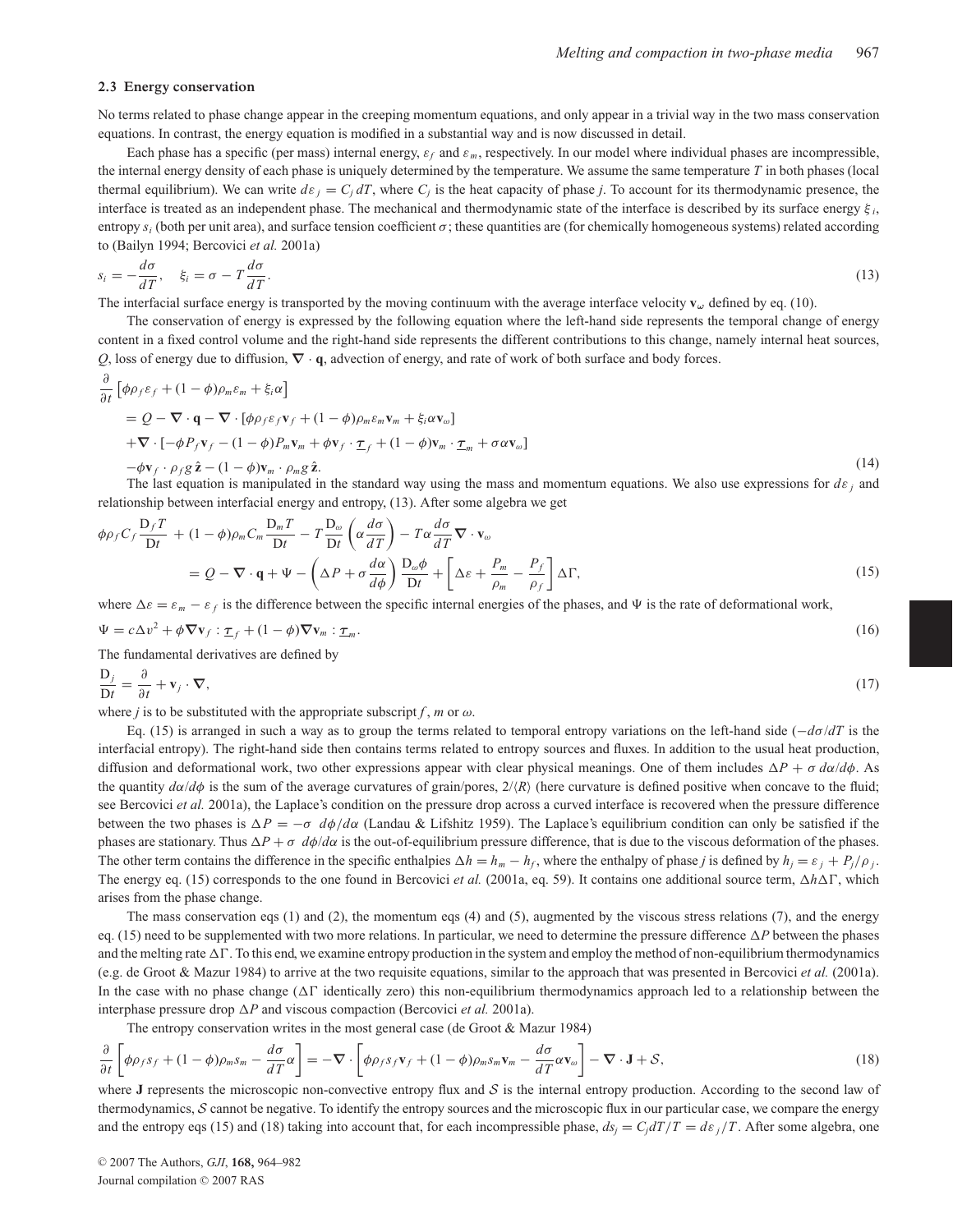gets

$$
\mathbf{J} = \frac{\mathbf{q}}{T},\tag{19}
$$

$$
T\mathcal{S} = \mathcal{Q} - \frac{1}{T}\mathbf{q} \cdot \nabla T + \Psi - \left(\Delta P + \sigma \frac{d\alpha}{d\phi}\right) \frac{D_o \phi}{Dt} + \Delta \Gamma \Delta \mu, \tag{20}
$$

where we have introduced the difference in chemical potential between the two phases

$$
\Delta \mu = \Delta \varepsilon + \frac{P_m}{\rho_m} - \frac{P_f}{\rho_f} - T \Delta S,\tag{21}
$$

where  $\Delta S = s_m - s_f$  is the change in specific entropies. In addition to the usual entropy sources related to heat production, diffusion, and dissipation  $\Psi$  (see eq. 16), we find two additional entropy sources: one is related to the out-of-equilibrium pressure difference and goes as  $-(\Delta P + \sigma \, d\alpha/d\phi)$  multiplied by the temporal change in porosity D<sub>ω</sub> $\phi/Dt$ ; the other arises from the phase change rate  $\Delta \Gamma$ , which is multiplied by the difference of chemical potential of the bulk phases  $\Delta \mu$ .

It is tempting to recognize two thermodynamic scalar forces and their conjugate fluxes in the last two terms of the entropy production (20). However, with this choice, the individual forces and fluxes are not independent; the pressure jump affects the chemical potential difference, and the porosity change is affected by the melting rate. Therefore, we reorganize the entropy production term  $S$  in a somewhat different form. We write

$$
T\mathcal{S} = Q - \frac{1}{T} \mathbf{q} \cdot \nabla T + \Psi - \left(\Delta P + \sigma \frac{d\alpha}{d\phi}\right) \left(\frac{D_{\omega}\phi}{Dt} - \frac{\rho_i}{\rho_f \rho_m} \Delta \Gamma\right) + \Delta \Gamma \left[\Delta \mu - \frac{\rho_i}{\rho_f \rho_m} \left(\Delta P + \sigma \frac{d\alpha}{d\phi}\right)\right].
$$
\n(22)

In this expression, the pressure jump in excess of Laplace's condition appears as conjugate to the porosity change in excess of melting, which can be expressed, using  $(1)$ ,  $(2)$ ,  $(10)$  and  $(12)$ , as

$$
\frac{D_{\omega}\phi}{Dt} - \frac{\rho_i}{\rho_f \rho_m} \Delta \Gamma = (1 - \omega)(1 - \phi)\nabla \cdot \mathbf{v}_m - \omega\phi \nabla \cdot \mathbf{v}_f.
$$
\n(23)

Using  $(11)$ ,  $(12)$  and  $(21)$ , we can write

$$
\Delta \mu - \frac{\rho_i}{\rho_f \rho_m} \left( \Delta P + \sigma \frac{d\alpha}{d\phi} \right) = \Delta \varepsilon - T \Delta S - P_i \frac{\Delta \rho}{\rho_f \rho_m} - \sigma \frac{d\alpha}{d\phi} \frac{\rho_i}{\rho_f \rho_m}.
$$
\n(24)

The expressions (23) and (24) are chosen as the thermodynamic forces. Following the standard procedure of non-equilibrium thermodynamics (e.g. de Groot & Mazur 1984), we assume that there is a coupled linear relationship between the two thermodynamic scalar fluxes, and the two thermodynamic forces, to wit

$$
-\left(\Delta P + \sigma \frac{d\alpha}{d\phi}\right) = L_{11}\left(\frac{D_{\omega}\phi}{Dt} - \frac{\rho_i}{\rho_f\rho_m}\Delta\Gamma\right) + L_{12}\left(\Delta\varepsilon - T\Delta S - P_i\frac{\Delta\rho}{\rho_f\rho_m} - \sigma \frac{d\alpha}{d\phi}\frac{\rho_i}{\rho_f\rho_m}\right),\tag{25}
$$

$$
\Delta \Gamma = L_{21} \left( \frac{D_{\omega} \phi}{Dt} - \frac{\rho_i}{\rho_f \rho_m} \Delta \Gamma \right) + L_{22} \left( \Delta \varepsilon - T \Delta S - P_i \frac{\Delta \rho}{\rho_f \rho_m} - \sigma \frac{d\alpha}{d\phi} \frac{\rho_i}{\rho_f \rho_m} \right). \tag{26}
$$

The phenomenological coefficients *Lij* form a 2 by 2 matrix**L**. The off-diagonal coefficients of this matrix can be constrained using the Onsager's theorem (de Groot & Mazur 1984). The two forces (23) and (24) in our problem are odd and even functions of velocities, respectively; then following Onsager's findings we have  $L_{21} = -L_{12}$ , that is, the matrix **L** is antisymmetric. To insure the positivity of the entropy production, the symmetric part of the matrix **L** must be positive definite; this constraint gives us  $L_{11} > 0$  and  $L_{22} > 0$ .

The existence of a non-zero coupling phenomenological coefficients like *L*<sub>12</sub> is possible in irreversible thermodynamic but is not always the case. In our context, a thought experiment suggests that the two fluxes decouple  $(L_{12} = L_{21} = 0)$ . Let us consider a situation of homogeneous isotropic melting without surface tension where the melt has such a low viscosity that it cannot sustain viscous stresses and cannot interact with the solid by Darcy terms. For such an inviscid melt  $\omega = 0$  according to (9). In this case, as the melt can escape instantaneously, the matrix should not dilate (i.e. using 23, the first term on the right-hand side of 25 is zero), and thus the two pressures should be the same (therefore, the left-hand side should disappear). The only solution for the eq. (25) to hold is to have  $L_{12} = 0$  as the term containing  $\Delta \mu$  can be arbitrarily imposed.

Another requirement is that (25) should correspond to what was found in Bercovici *et al.* (2001a) and Bercovici & Ricard (2003) when  $\Delta \Gamma = 0$ . Simple micromechanical models (e.g. Nye 1953) allow us to evaluate  $L_{11}$ ,

$$
L_{11} = K_0 \frac{\mu_f + \mu_m}{\phi(1 - \phi)}.\tag{27}
$$

The dimensionless constant  $K_0$  accounts for grain/pore geometry and is of  $O(1)$ .

Using these constraints we can, therefore, restate the two phenomenological equations as

$$
\Delta P + \sigma \frac{d\alpha}{d\phi} = -K_0 \frac{\mu_f + \mu_m}{\phi (1 - \phi)} \left( \frac{\mathcal{D}_\omega \phi}{\mathcal{D}t} - \frac{\rho_i}{\rho_f \rho_m} \Delta \Gamma \right),\tag{28}
$$

$$
\Delta \Gamma = L_{22} \left( \Delta \varepsilon - T \Delta S - P_i \frac{\Delta \rho}{\rho_f \rho_m} - \sigma \frac{d\alpha}{d\phi} \frac{\rho_i}{\rho_f \rho_m} \right). \tag{29}
$$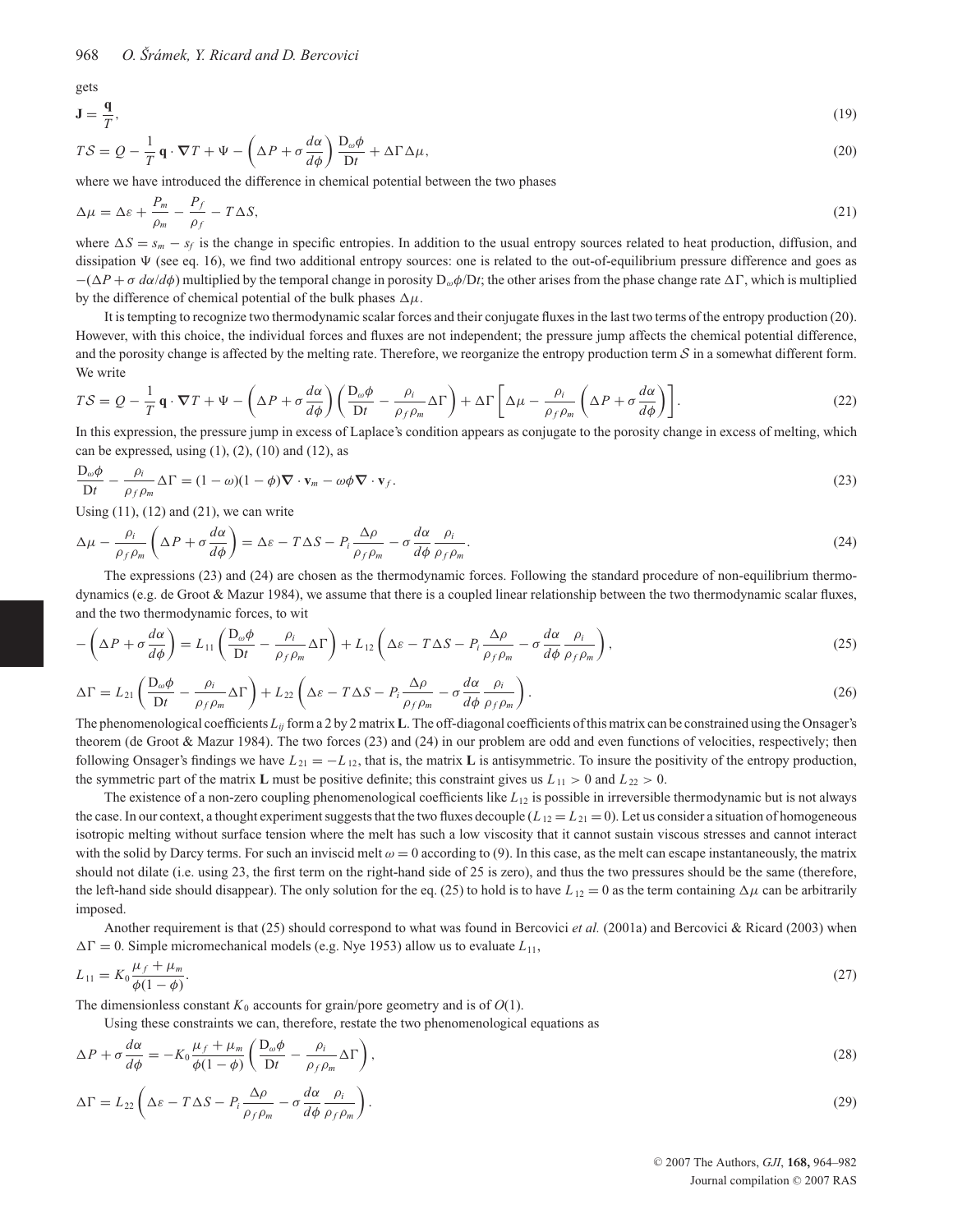The first equation establishes a general relationship controlling the pressure drop between phases. The left-hand side represents the out-of-equilibrium pressure difference due to deformation of the two-phase mush. This deformation is represented on the right-hand side by the temporal change in porosity less the contribution from the phase transition. This condition is in agreement with that found in previous papers without phases changes (Bercovici *et al.* 2001a; Ricard *et al.* 2001; Bercovici & Ricard 2003). In the former, it was argued that some deformational work could also affect this pressure drop. This hypothesis led to a damage theory developed in Bercovici *et al.* (2001b), Ricard & Bercovici (2003) and Bercovici & Ricard (2005). Here we assume that the system remains close enough to mechanical equilibrium that no damage occurs and we use (28). The generalization would anyway be straightforward.

The second equation gives the melting rate in terms of departure from thermodynamic equilibrium between the phases, represented by the parentheses on the right-hand side. The linear relationship assumes that the departures from equilibrium are small. The positive coefficient  $L_{22}$  is related to the usual rate constant  $k_r$  of kinetic theory (see e.g. Lasaga 1998).

## **2.4 The equilibrium condition**

In the case of mechanical equilibrium (i.e. when Laplace's condition holds), (29) recovers the usual proportionality of the melting rate to the difference in chemical potentials of single phases  $\Delta \mu$  (see also 24). In general the non-equilibrium pressure drop affects the melting rate. We thus define a new chemical equilibrium state from (29) with  $\Delta\Gamma/L_{22} \rightarrow 0$ , which requires

$$
\Delta \varepsilon - T \Delta S - P_i \frac{\Delta \rho}{\rho_f \rho_m} - \sigma \frac{d\alpha}{d\phi} \frac{\rho_i}{\rho_f \rho_m} = 0. \tag{30}
$$

This equilibrium is controlled by the interface properties, interface pressure  $P_i$  and interface density  $\rho_i$  (see 11 and 12).

In the following we assume that the melting occurs at equilibrium and use (30) rather than the kinetic relation (29) (this is equivalent to using (29) with a very large kinetic coefficient *L*<sub>22</sub>). We also make the assumption that the heat capacities are constant; in this case, for each phase *j* one has

$$
\varepsilon_j = \varepsilon_j^0 + C_j (T - T_0),\tag{31}
$$

$$
s_j = s_j^0 + C_j \ln\left(\frac{T}{T_0}\right),\tag{32}
$$

where  $T_0$ ,  $\varepsilon_j^0$  and  $s_j^0$  are reference values. We assume that the two heat capacities are equal,  $C_f = C_m = C$ , and the equilibrium condition (30) thus simply writes

$$
(T - T_0)\Delta S + P_i \frac{\Delta \rho}{\rho_f \rho_m} + \sigma \frac{d\alpha}{d\phi} \frac{\rho_i}{\rho_f \rho_m} = 0,
$$
\n(33)

where  $\Delta S = \Delta s^0$  and  $T_0 = \Delta \epsilon^0 / \Delta s^0$ ;  $T_0$  is, therefore, the melting temperature of a flat interface at zero pressure. In this equation one can introduce the classical Clapeyron slope  $\gamma' = -\Delta \rho / (\rho_f \rho_m \Delta S)$  (in K Pa<sup>-1</sup>). We can also express the melting temperature in terms of the measurable average pressure *P*:

$$
T = T_0 + \gamma' \overline{P} - \frac{\sigma}{\Delta S} \frac{\overline{\rho}}{\rho_f \rho_m} \frac{d\alpha}{d\phi} + \gamma' K_0 (1 - \omega - \phi) \frac{\mu_m + \mu_f}{\phi (1 - \phi)} \left( \frac{D_\omega \phi}{Dt} - \frac{\rho_i}{\rho_f \rho_m} \Delta \Gamma \right).
$$
(34)

This equation shows that two new terms affect the Clapeyron static melting condition,  $T = T_0 + \gamma' P$ , that would hold in a single phase modelling. The third term on the right side of (33), containing the surface tension  $\sigma$ , represents the Gibbs–Thomson effect. For grains of silicates in contact with the melt, the values of surface tension are around  $1 \text{ J m}^{-2}$ . With  $\rho \sim 3000 \text{ kg m}^{-3}$  and  $\Delta S \sim -(300-400) \text{ J K}^{-1} \text{ kg}^{-1}$ , this term is quite small for grain size of  $10 \mu m-1$  mm, spanning a range of about 0.001–0.1 K. In this calculation we took 1/grain size as the measure of characteristic interface curvature. In theory the Gibbs–Thomson effect could be significant, depending on the behaviour of *dα/dφ*, which is a more appropriate measure of the average curvature, that is, depending on the microscopic model of the interfaces. In the case where all interfaces are between matrix and magma (i.e. when grain–grain interfaces are not considered), the dependence of  $\alpha$  on  $\phi$  is such that  $d\alpha/d\phi$  becomes very large as  $\phi \to 0$ , remains positive at small  $\phi$  and changes sign at some  $\phi_c$ . The nucleation of a new phase (at  $\phi = 0$ ) requires lower pressure or larger temperature than those of the Clapeyron curve to overcome the pressure jump associated with interface surface tension. Similar behaviour was found in the model that includes grain–grain interfaces in the case of large ( $> 60°$ ) dihedral angle. If the dihedral angle is small ( $< 60°$ ), the presence of grain–grain interfaces causes the sum of average curvatures  $d\alpha/d\phi > 0$  to become negative and nucleation of melt occurs at higher pressure or lower temperature compared to Clapeyron conditions (Hier-Majumder *et al.* 2006). The question remains as to the nature of the first melt to appear. If the first liquid forms at some localized nucleation sites as tiny droplets, the pressure will be increased due to large positive interface curvature, and the Gibbs–Thomson effect will act against melting. This case could be, at least qualitatively, modelled using a simple interface model without grain–grain interfaces (discussed above); the model could be adjusted such that the change in curvature sign occurs at some very small porosity  $\phi_c$ . On the other hand, if the first melt behaves as a wetting grain boundary phase, then melting is probably facilitated by the Gibbs–Thomson effect.

The last term on the right side of (34) is the dynamic pressure perturbation caused by matrix dilation or compaction (that is not associated with melting of freezing). With  $\mu_f \ll \mu_m$  and thus  $\omega = 0$ , the dynamic pressure perturbation simplifies to  $K_0\mu_m(1 - \phi)/\phi \nabla \cdot \mathbf{v}_m$ . In a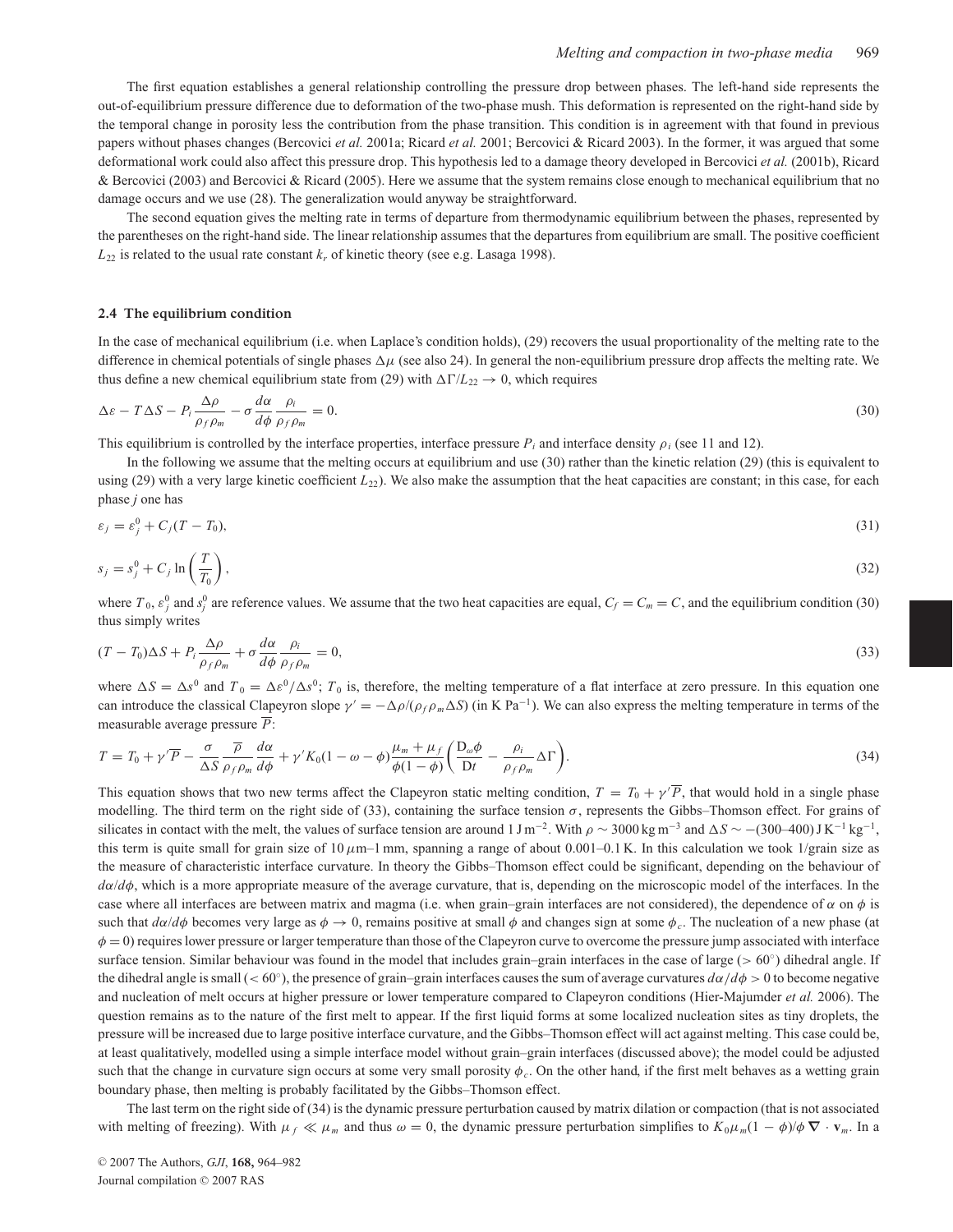compacting melting matrix ( $\nabla \cdot \mathbf{v}_m < 0$ ), the dynamic pressure is negative and melting thus occurs at larger mean pressure  $\overline{P}$  or at lower temperature than in a static case. Reciprocally, in a dilating matrix (∇ · **v***<sup>m</sup>* > 0) melting requires lower pressure or higher temperatures. When  $\rho_f < \rho_m$ , the bulk volume increases upon melting. The melt is extracted since it is lighter than the matrix and rises faster. Whether the matrix compacts or dilates depends on how efficient the melt extraction is relative to the bulk volume increase. We have thus identified two effects that change the Clapeyron melting condition based on the average pressure *P*: Gibbs–Thomson effect and dynamic pressure perturbation. Both can influence the phase equilibrium in either direction. The dynamic pressure effect will be quantified in Section 3.3.

#### **2.5 Simplifying assumptions and governing equations**

The introduction of surface tension was crucial to derive our equations properly by forcing us to be explicit in the definitions of the various quantities, pressures, densities and velocities, pertaining to surfaces or phases. However, the surface tension also induces the well-known Gibbs–Thomson effect in which case melting may be totally forbidden by capillary forces unless a more sophisticated model of heterogeneous nucleation is considered. This physical difficulty could be removed by considering a more realistic case wherein the matrix itself contains both grain–fluid and grain–grain interfaces, each with different surface tension (see Hier-Majumder *et al.* 2006, for a complete discussion). We leave the discussion of the surface tension effects for future studies and assume in the rest of the paper that  $\sigma = 0$ .

We further assume that the matrix is much more viscous than the fluid phase ( $\mu_f \ll \mu_m$ ) as typical for melting scenarios, which implies that  $\tau_f = 0$ ,  $\omega = 0$ ,  $\rho_i = \rho_f$ ,  $P_i = P_f$ , and  $\mathbf{v}_\omega = \mathbf{v}_m$ . For convenience we summarize the governing equations with these assumptions ( $\sigma =$  $0, \mu_f \ll \mu_m$ ).

By combining eqs (1) and (2) we obtain the mass conservation for the two phase material

$$
\nabla \cdot \overline{\rho v} = 0,\tag{35}
$$

where  $\overline{\rho v} = \rho_f \phi v_f + \rho_m (1 - \phi) v_m$ . It must supplemented by another mass conservation equation, for example, the matrix equation

$$
-\frac{\partial \phi}{\partial t} + \nabla \cdot [(1 - \phi)\mathbf{v}_m] = -\frac{\Delta \Gamma}{\rho_m}.
$$
\n(36)

The equations of conservation of momentum for the fluid phase is

$$
-\phi \nabla [P_f + \rho_f g z] + c \Delta v = 0, \tag{37}
$$

and the force-difference (or action–reaction) equation is

$$
-\nabla[(1-\phi)\Delta P] - (1-\phi)\Delta\rho g\hat{\mathbf{z}} + \nabla \cdot [(1-\phi)\underline{\tau}_m] - \frac{c\Delta \mathbf{v}}{\phi} = 0.
$$
\n(38)

The deviatoric stress in the matrix is given by

$$
\underline{\tau}_m = \mu_m \left( \nabla \mathbf{v}_m + [\nabla \mathbf{v}_m]^T - \frac{2}{3} \nabla \cdot \mathbf{v}_m \mathbf{I} \right).
$$
\n(39)

The pressure jump between phases becomes

$$
\Delta P = -K_0 \frac{\mu_m}{\phi} \nabla \cdot \mathbf{v}_m. \tag{40}
$$

Here  $K_0\mu_m/\phi$  represents the bulk viscosity. The value of the dimensionless factor  $K_0$  depends on the geometry of the two-phase mixture. In the case of non-interacting cylindrical inclusions Bercovici *et al.* (2001a) found  $K_0 = 1$ . Some more complicated functional dependence of bulk viscosity on porosity was suggested (see discussion in Schmeling 2000) that takes into account the interaction between individual pores/grains. Here we will assume the simple  $1/\phi$  dependence as it captures the most important characteristic of the bulk viscosity in the limit of small porosity. For the sake of compact mathematical expressions here we adopt the value  $K_0 = 4/3$ .

In general, when the phases are not in thermodynamic equilibrium, the rate of melting is determined by (29), which, with (31) and (32), yields

$$
\Delta \Gamma = -L_{22} \left[ (T - T_0) \Delta S + P_f \frac{\Delta \rho}{\rho_f \rho_m} \right],\tag{41}
$$

where  $P_f$  could be replaced by  $\overline{P} + K_0 \mu_m (1 - \phi) \nabla \cdot \mathbf{v}_m / \phi$  to emphasize the effect of compaction on the melting condition. In the following we assume thermodynamic equilibrium, that is, an infinitely fast reaction rate ( $L_{22} \rightarrow \infty$ ).

The energy equation is

$$
\rho_f \phi C \frac{D_f T}{Dt} + \rho_m (1 - \phi) C \frac{D_m T}{Dt} - T \Delta S \Delta \Gamma = Q - \nabla \cdot \mathbf{q} + \frac{\Delta \Gamma^2}{L_{22}} + K_0 \mu_m \frac{1 - \phi}{\phi} (\nabla \cdot \mathbf{v}_m)^2 + \Psi. \tag{42}
$$

On the right-hand side one recognizes the various dissipative terms, in particular, the chemical relaxation term  $\Delta \Gamma^2 / L_{22}$  (de Groot & Mazur 1984), and the bulk compression term  $K_0\mu_m(1 - \phi)/\phi(\nabla \cdot \mathbf{v}_m)^2$ .

In the case of thermodynamic equilibrium ( $L_{22} \rightarrow \infty$ ) the Gibbs equilibrium condition (41) is no longer an equation for the melting rate. It can be interpreted as an equation for the temperature while the energy eq. (42) controls the melting rate.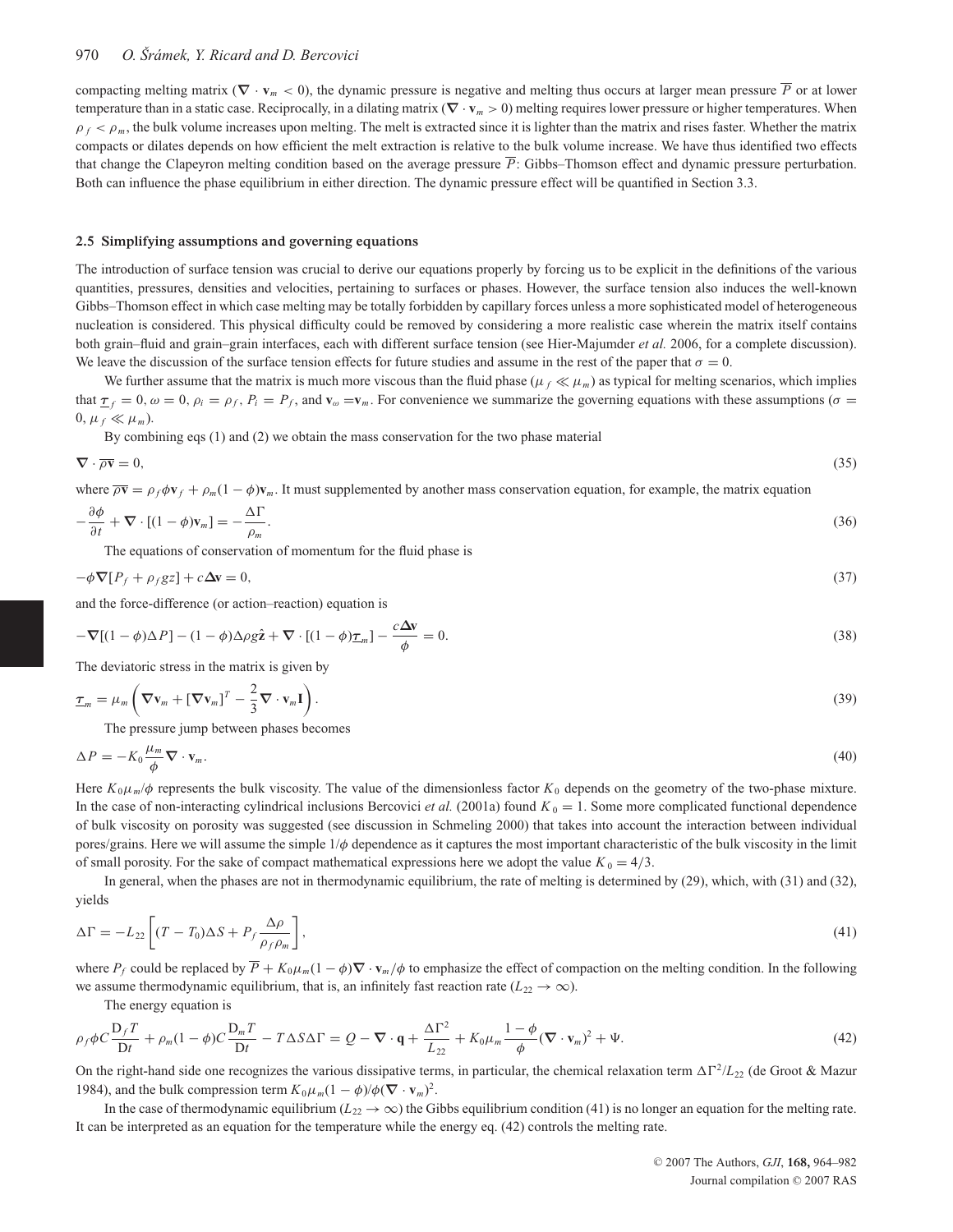## **3 1 - D S T E A DY- S TAT E M E LT I N G**

Various studies have dealt with 2-D simulations of melt migration with a simplified set of equations (Ribe 1988; Spiegelman 1993c; Choblet & Parmentier 2001). However, to understand the physics of two-phase medium near the onset of melting we restrict our study to a simple 1-D melting problem. Similar problems were discussed by McKenzie (1984), Ribe (1985a) and Turcotte & Phipps Morgan (1992). Although some of these studies described simultaneous melting and compaction, they did not account for the feedback between the viscous deformation and the thermodynamics of melting. McKenzie (1984) considered isentropic batch melting (i.e. no melt extraction) and prescribed a dependence of the degree of melting on temperature and pressure. Turcotte & Phipps Morgan (1992) and Ribe (1985a) used an *a priori* melting relation; Turcotte & Phipps Morgan (1992) actually decoupled the processes of melting and compaction. Only Fowler (1989) discussed the effect of compaction on the melting behaviour in the case of simultaneous melting and compaction. However, Fowler's basic equations differ from ours in that he assumed the matrix pressure is lithostatic. The Darcy interaction term present in his fluid momentum equation that goes as  $\mathbf{v}_f - \overline{\mathbf{v}}$  does not have its equal and opposite counterpart in the matrix momentum equation. Therefore, Fowler's formulation violates Newton's 3rd law; in particular, when the two momentum equations are added to describe the force balance on the entire mixture, the Darcy drag term remains as a spurious body force (i.e. the drag of the fluid on the matrix must be equal and opposite to the drag of the matrix on the fluid).

In our model we consider the melting of a simple univariant system. In the melting region temperature follows the Clapeyron slope, which describes equilibrium between the phases. Melt extraction occurs simultaneously with melting, which leads to viscous deformation of the matrix and consequently to different pressure fields in the two phases.

We assume matrix material initially ascends with an upward velocity *V* before melting starts. No heat is supplied to the ascending matrix. As the matrix is incompressible, before melting starts, there is no adiabatic gradient and the far-field temperature  $T_0$  remains uniform. The melting starts when the ascending solid reaches the melting pressure. This point is considered as the origin of the coordinate *z*, which is positive upward. From this point on two phases coexist until all the matrix has melted. Above the melting zone, melt is transported isothermally again. As in the previous section we assume that the matrix is much more viscous than the fluid and we neglect surface tension. We only study the steady-state solution of this problem.

First, we write the equations in the dimensionless form. The natural length scale for this melting problem is the width of the melting zone. It can be estimated from a simplified form of the energy eq. (42) assuming that the drop in temperature is purely due to heat consumed by melting, that is,  $\Delta \Gamma = \rho_m V C (dT/dz)/(T \Delta S)$ , where the temperature gradient  $dT/dz$  is the Clapeyron slope. For the purpose of scaling, *T* can be replaced with  $T_0$ , the initial temperature, and the melting rate  $\Delta \Gamma$  can be assumed constant; in this case, integration of (36) in 1-D steady state over the depth of the partial-melt layer *H* leads to  $\Delta \Gamma = \rho_m V / H$ . The previous two expressions for  $\Delta \Gamma$  combine to give *H* =  $\rho_f T_0 \Delta S^2/(\Delta \rho g C)$ . Velocity and temperature are scaled with their initial values *V* and  $T_0$ . Pressure is scaled with  $\rho_m g H$ . Performing this scaling, the dimensionless thermal conductivity  $k_T = \rho_f k'_T T_0/(\rho_m \Delta \rho g V H^2)$  (where  $k'_T$  is dimensional conductivity), buoyancy velocity  $V_B$  $= \Delta \rho g/(cV)$ , dimensionless compaction length  $\delta = \sqrt{4\mu_m/(3cH^2)}$  (McKenzie 1984), and dimensionless Clapeyron slope  $\gamma = \gamma' \rho_m g H/T_0$ appear. The dimensionless Clapeyron slope is also simply the ratio of entropy difference to heat capacity,  $\gamma = -\Delta S/C$ . At last we introduce *R* as the density ratio  $R = \frac{\rho_f}{\rho_m}$ . We assume  $\rho_f < \rho_m$  and  $\Delta S < 0$ , therefore, all the dimensionless parameters are positive. Note that in our description, the Darcy interaction coefficient *c* is constant. More generally it is written as  $c = \mu_f \phi^2 / k(\phi)$  in the case of  $\mu_m \gg \mu_f$  (see eq. 6) with  $k(\phi)$  a porosity-dependent permeability. We assume  $k(\phi) = k_0 \phi^2$  which leads to a constant  $c = \mu_f/k_0$ .

With these definitions, the 1-D steady-state governing equations are the dimensionless form of the action–reaction eq. (38) (with eqs 39 and 40),

$$
\delta^2 \phi \frac{d}{dz} \left( \frac{1 - \phi^2}{\phi} \frac{dv_m}{dz} \right) - \Delta v = V_B \phi (1 - \phi),\tag{43}
$$

where  $\Delta v = v_m - v_f$  can be expressed in terms of porosity and matrix velocity from integrated mass conservation eq. (35) (continuous mass flux implies  $\overline{\rho v}$  = const. =  $\rho_m V$ ),

$$
\Delta v = \frac{[1 - (1 - R)\phi]v_m - 1}{R\phi},\tag{44}
$$

the equation for the fluid pressure (37),

$$
\frac{dP_f}{dz} = -R + \frac{1 - R}{V_B} \frac{\Delta v}{\phi},\tag{45}
$$

the equilibrium condition (41) assuming  $L_{22} \rightarrow \infty$ ,

$$
T = 1 + \gamma P_f,\tag{46}
$$

the energy eq. (42) with equilibrium melting ( $L_{22} \rightarrow \infty$ ),

$$
\frac{1}{\gamma^2} \frac{dT}{dz} + \frac{1}{\gamma} T \Delta \Gamma = k_T \frac{d^2 T}{dz^2} + \frac{R \Delta v^2}{V_B} + \frac{R \delta^2}{V_B} \frac{1 - \phi^2}{\phi} \left(\frac{dv_m}{dz}\right)^2,\tag{47}
$$

and the matrix mass conservation (36),

$$
\frac{d}{dz}\left[(1-\phi)v_m\right] + \Delta\Gamma = 0.\tag{48}
$$

© 2007 The Authors, *GJI*, **168**, 964–982 Journal compilation  $©$  2007 RAS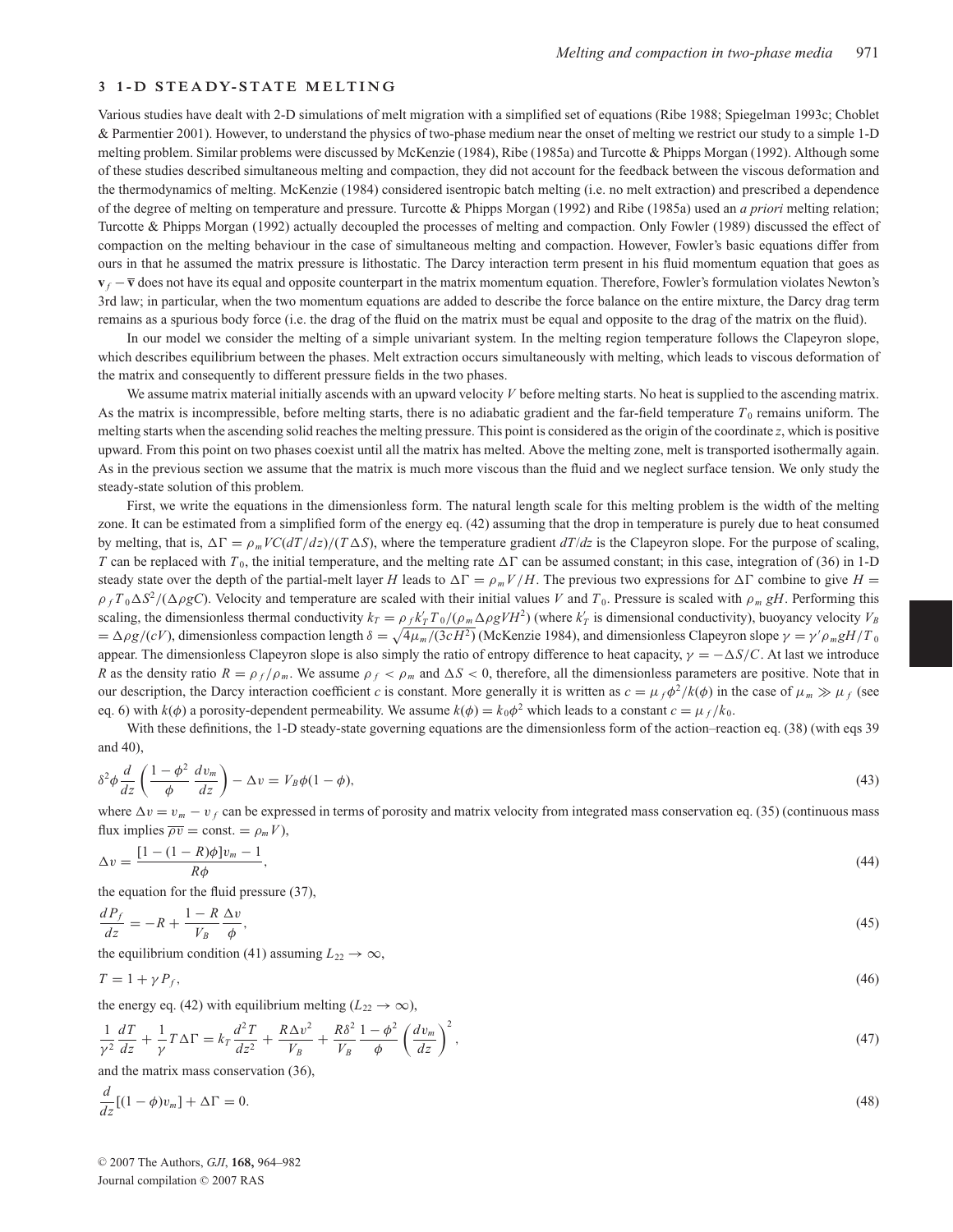This set of equations must be supplemented by their boundary conditions, which, as usual in two phase flows, are not trivial. The porosity  $\phi$  goes continuously from 0, for  $z \le 0$ , to 1, for  $z \ge z_f$ , where  $z_f$  is the as yet unknown position of where melting is complete ( $\phi = 1$ ). The matrix and melt fluxes,  $(1 - \phi)v_m$  and  $R\phi v_f$  (or  $\rho_m(1 - \phi)v_m$  and  $\rho_f \phi v_f$  in dimensional form), are also continuous; this implies that  $v_m$  is continuous and equal to 1 (the upward velocity) at  $z = 0$ , while  $v_f$  is continuous and equal to  $R^{-1}$  (the upward velocity augmented by the matrix to melt density ratio) at  $z = z_f$ . However,  $v_f$  is not necessarily continuous at  $z = 0$  nor is  $v_m$  at  $z = z_f$ . By definition  $T = 1$  and  $P_f = 0$ at  $z = 0$ . Eliminating  $\Delta v$  between (43) and (45) we obtain

$$
\frac{dP_f}{dz} = -1 + (1 - R)\phi + \frac{(1 - R)\delta^2}{V_B} \frac{d}{dz} \left(\frac{1 - \phi^2}{\phi} \frac{dv_m}{dz}\right). \tag{49}
$$

To assure  $P_f = 0$  at  $z = 0$ , we introduce an integration constant

$$
z_0 = \frac{(1 - R)\delta^2}{V_B} \frac{1}{\phi} \frac{dv_m}{dz} \bigg|_{z=0},\tag{50}
$$

which has to be finite for the solution to be non-singular at  $z = 0$ . We thus have  $dv_m/dz = 0$  at  $z = 0$  since  $\phi = 0$  there. Comparing (50) to the 1-D dimensionless form of (40), one finds that  $z_0 = -\Delta P|_{z=0} = -P_m|_{z=0} = -\overline{P}|_{z=0}$ , the second equality coming from  $P_f|_{z=0} = 0$ and the third using also  $\phi = 0$  at  $z = 0$ . The finite pressure difference at the onset of melting results from the viscous deformation of the matrix; it is the dynamic pressure perturbation discussed in Section 2.4. The consequence is that the melting zone is shifted by  $z_0$  (upwards for positive  $z_0$ ) relative to what suggests the simple Clapeyron curve based on the average pressure. Finally, eq. (43) at  $\phi = 1$  implies that  $2\delta^2(d\phi/dz)(dv_m/dz) + \Delta v = 0$  at  $z = z_f$ .

In order to constrain the dimensionless parameters of the governing equations, we estimate values of various material parameters for typical conditions of oceanic spreading centres. The viscosity of the solid  $\mu_m$  could be about  $10^{18}-10^{19}$  Pa s. For the viscosity  $\mu_f$  of the basaltic melt we adopt 10 Pa s. These values of viscosities are however not well constrained and they span a wide range in the literature. Moreover, a shift of several orders of magnitude in viscosity might be expected in the presence of water (e.g. Karato 1989; Mei & Kohlstedt 2000; Karato & Jung 2003). Here we will assume dry conditions. We choose  $k_0 = 5 \times 10^{-10}$  m<sup>2</sup>, which corresponds to grain size of the order of 1 mm. The value of the compaction length  $\delta$  then spans a range 8–26 km. A characteristic upwelling velocity of the mantle below the melting region is few cm yr<sup>−1</sup>, up to about 10 cm yr<sup>−1</sup>. We take  $ρ_m = 3200 \text{ kg m}^{-3}$  and  $ρ_f = 2800 \text{ kg m}^{-3}$  for the densities of the solid and melt. The buoyancy velocity scale  $V_B$ , therefore, spans a range of 60–160, the lower value corresponding to high upwelling velocity. We note that these values of  $\delta$ and  $V_B$  were obtained for relatively low viscosity basaltic melt. These numbers would be smaller for more viscous siliceous melts. The usual values of heat capacity and entropy of fusion found in literature fall into  $C = 1000-1300 \text{ J K}^{-1} \text{ kg}^{-1}$ , and  $\Delta S = -(250-400) \text{ J kg}^{-1} \text{ K}^{-1}$  (see Kojitani & Akaogi 1995, and references therein). The Clapeyron slope of melting can be calculated from the given parameters. Alternatively, one can look at the solidus values inferred from experiments on peridotite samples. Compilation by Hirschmann (2000) of experimental data gives a depth-dependent solidus, where the slope changes from 133 K GPa<sup>-1</sup> at ambient pressure to 100 K GPa<sup>-1</sup> at 6.5 GPa (200 km depth). The parameters are listed in Table 1.

For calculations in this study we use the following preferred values:  $\mu_m = 10^{18}$  Pas,  $\mu_f = 10$  Pas,  $V = 10$  cm yr<sup>-1</sup>,  $k_0 = 5 \times 10^{-10}$  m<sup>2</sup>,  $\Delta S = -340 \text{ J kg}^{-1} \text{ K}^{-1}$ ,  $C = 1200 \text{ J K}^{-1} \text{ kg}^{-1}$ ,  $k'_T = 3.7 \text{ W m}^{-1} \text{ K}^{-1}$ . We take the Clapeyron slope  $\gamma' = 1.3 \times 10^{-7} \text{ K Pa}^{-1}$  (or 3.6 K km<sup>-1</sup>). For initial matrix temperature  $T_0 = 1673$  K we get a length scale  $H = 115$  km. This choice of parameters leads to dimensionless numbers  $\delta = 0.07, k_T = 0.03, V_B = 60, R = 0.875 \text{ and } \gamma = 0.28.$ 

| Symbol                | Description                           | Definition                                             | Possible ranges      | Preferred value     | Units                                      |
|-----------------------|---------------------------------------|--------------------------------------------------------|----------------------|---------------------|--------------------------------------------|
| $\mu_f$               | Fluid shear viscosity                 |                                                        |                      | 10                  | Pa <sub>s</sub>                            |
| $\mu_m$               | Matrix shear viscosity                |                                                        | $10^{18} - 10^{19}$  | $10^{18}$           | Pa <sub>s</sub>                            |
| $k_0$                 | Constant in permeability relationship |                                                        | $10^{-10} - 10^{-9}$ | $5 \times 10^{-10}$ | m <sup>2</sup>                             |
| $\mathcal{C}$         | Darcy interaction coefficient         | $\mu_f/k_0$                                            | $10^{10} - 10^{11}$  | $2 \times 10^{10}$  | $\mathrm{Pa}\,\mathrm{s}\,\mathrm{m}^{-2}$ |
| $\rho_f$              | Fluid density                         |                                                        |                      | 2800                | $\text{kg m}^{-3}$                         |
| $\rho_m$              | Matrix density                        |                                                        |                      | 3200                | $\text{kg m}^{-3}$                         |
| g                     | Gravitational acceleration            |                                                        |                      | 9.8                 | $\mathrm{m}\,\mathrm{s}^{-2}$              |
| $\Delta S$            | Entropy of fusion                     | $s_m - s_f$                                            | $-(250-400)$         | $-340$              | $J K^{-1} kg^{-1}$                         |
| $\mathcal{C}_{0}^{0}$ | Heat capacity                         |                                                        | 1000-1300            | 1200                | $JK^{-1}kg^{-1}$                           |
| T <sub>0</sub>        | Initial temperature of upwelling      |                                                        | 1573-1673            | 1673                | K                                          |
| V                     | Initial velocity of upwelling         |                                                        | $4 - 10$             | 10                  | $cm \, yr^{-1}$                            |
| H                     | Length scale                          | $\rho_f$ T <sub>0</sub> $\Delta S^2/(\Delta \rho g C)$ | $60 - 150$           | 115                 | km                                         |
| $k_T'$                | Thermal conductivity                  |                                                        |                      | 3.7                 | $\rm W\,m^{-1}\,K^{-1}$                    |
| $k_T$                 | Dimensionless thermal conductivity    | $\rho_f k'_T T_0/(\rho_m \Delta \rho g V H^2)$         |                      | 0.03                |                                            |
| $\gamma'$             | Clapeyron slope                       | $\Delta \rho / (\rho_f \rho_m \Delta S)$               | $100 - 133$          | 130                 | $K GPa^{-1}$                               |
| $\gamma$              | Dimensionless Clapeyron slope         | $\gamma' \rho_m g H/T_0 = -\Delta S/C$                 |                      | 0.28                |                                            |
| $\delta'$             | Compaction length                     | $\sqrt{4\mu_m/(3c)}$                                   | $8 - 26$             | 8                   | km                                         |
| δ                     | Dimensionless compaction length       | $\delta^{\prime}/H$                                    | $0.07 - 0.23$        | 0.07                |                                            |
| $V_B$                 | Buoyancy velocity scale               | $\Delta \rho g/(cV)$                                   | $60 - 1000$          | 60                  |                                            |
| $\mathbb{R}$          | Density ratio                         | $\rho_f/\rho_m$                                        |                      | 0.875               |                                            |

**Table 1.** Table of parameters applicable to dry melting below mid-ocean spreading centres.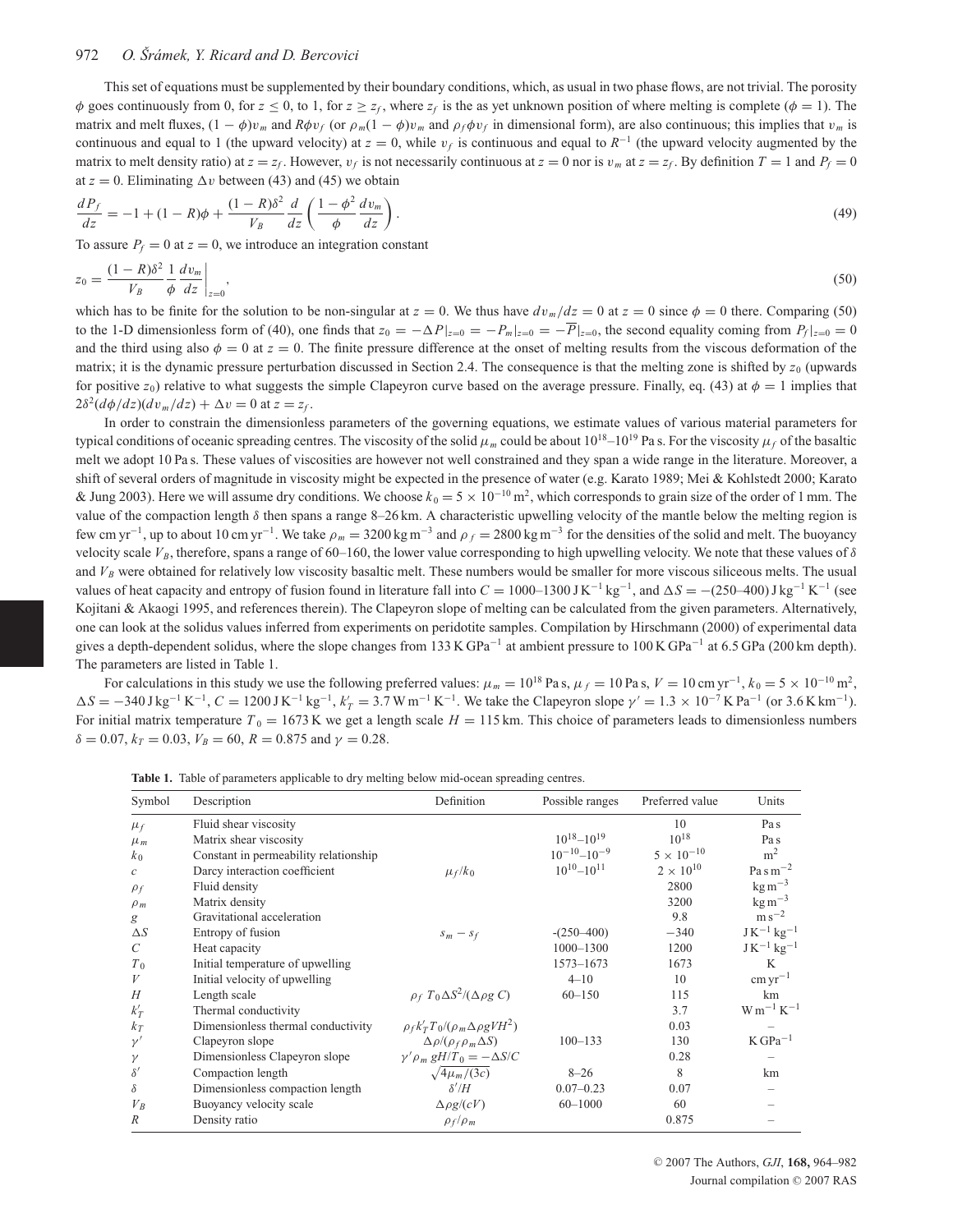

**Figure 1.** Porosity profiles in the melting zone in the Darcy equilibrium approximation ( $\delta = 0$ ). All are curves calculated with  $\gamma = -\Delta S/C = 0.28$ ,  $R =$  $\rho_f / \rho_m = 0.875$ . The values of dimensionless buoyancy velocity  $V_B = \Delta \rho g / (cV)$  are indicated. For  $V_B$  larger than ∼5.9, porosity becomes a multivalued function in the Darcy approximation.

## **3.1 Darcy equilibrium: the outer solution**

In magmatic settings the compaction length is usually much smaller than the thickness of the melting zone. The dimensionless compaction length  $\delta$  is a small parameter, and therefore, the force balance on the phases should be similar to that with a simpler state where  $\delta = 0$ . We call this state, where gravity is balanced by Darcy drag, the Darcy equilibrium. In Darcy equilibrium the force balance (43) becomes an algebraic relation where the velocity difference and the matrix and melt velocities are explicit functions of porosity, that is, combining (43) and (44) and using  $\Delta v = v_m - v_f$  leads to

$$
\Delta v = -V_B \phi (1 - \phi) \tag{51}
$$

$$
v_m = \frac{1 - R V_B \phi^2 (1 - \phi)}{1 - (1 - R) \phi},\tag{52}
$$

$$
v_m = \frac{1 + V_B \phi (1 - \phi)}{1 - (1 - R)\phi},
$$
  
\n
$$
v_f = \frac{1 + V_B \phi (1 - \phi)^2}{1 - (1 - R)\phi}.
$$
\n(53)

Numerical solutions for the Darcy equilibrium are easily obtained since four of the equations are algebraic in this case (46, 47 with thermal diffusion neglected, 52 and 53) and a single quadrature is needed in (45). Porosity as a function of vertical coordinate is shown in Fig. 1 for several values of the dimensionless buoyancy velocity  $V_B$ . When  $V_B$  is large, (i.e. when  $V_B \approx 5.9$  for  $R = 0.875$  and  $\gamma = 0.28$ ), porosity becomes a multivalued function of *z* and Darcy equilibrium cannot be a legitimate solution over the whole extent of the melting region. To understand the limit of the Darcy approximation near the end of the melting zone, a new quantity has to be introduced.

The degree of melting *X* at a point *z* is the mass fraction of matrix which has undergone melting all the way from 0 to *z*, which in dimensional quantities is

$$
X(z) = \frac{1}{\rho_m V} \int_0^z \Delta \Gamma(z') dz'.
$$
\n(54)

Contrary to the porosity, which is the instantaneous volume fraction of fluid, the degree of melting accounts for the melting history. Integrating the mass conservation eq. (36) with the appropriate boundary conditions and using eq. (35), the degree of melting can also be written in dimensionless quantities as

$$
X = R\phi v_f = 1 - (1 - \phi)v_m. \tag{55}
$$

The degree of melting is thus also the magma mass flux divided by the total mass flux (Ahern & Turcotte 1979; Ribe 1985b). If the densities are kept distinct but velocities are assumed the same as in the case of batch melting, then we have the relation  $X = \phi \rho_f / \overline{\rho}$ , which is what McKenzie (1984) and Iwamori *et al.* (1995) use. The batch melting approximation implies that  $X \sim \phi$  as  $\rho_m \sim \rho_f$ . In the general case however  $\phi$  and *X* can be largely different as  $v_f$  can be much larger than  $v_m$ . As long as melt is lighter than matrix and can escape easily, *X* can be close to 1 even at small porosity. At the end of the melt zone,  $z = z_f$ , however, one must have  $X = 1$ ,  $\phi = 1$  and  $v_f = 1/R$  simultaneously. The Darcy equilibrium solutions for large  $V_B$  do not satisfy these boundary conditions; when *X* reaches 1,  $\phi$  < 1 and  $v_f \gg 1/R$ . This implies that near the end of the melting zone  $\phi$  has to increase and  $v_f$  has to decrease rapidly relative to Darcy equilibrium values. The magnitude of Darcy drag  $\Delta v$  thus decreases while the matrix viscous term  $\nabla \cdot [(1 - \phi) \tau_m]$ , or at least its component  $-\tau_m : \nabla \phi$ , increases. At the end of the melting zone, the viscous forces become important relative to Darcy drag even for small values of the compaction length  $\delta$ , and the Darcy approximation does not hold.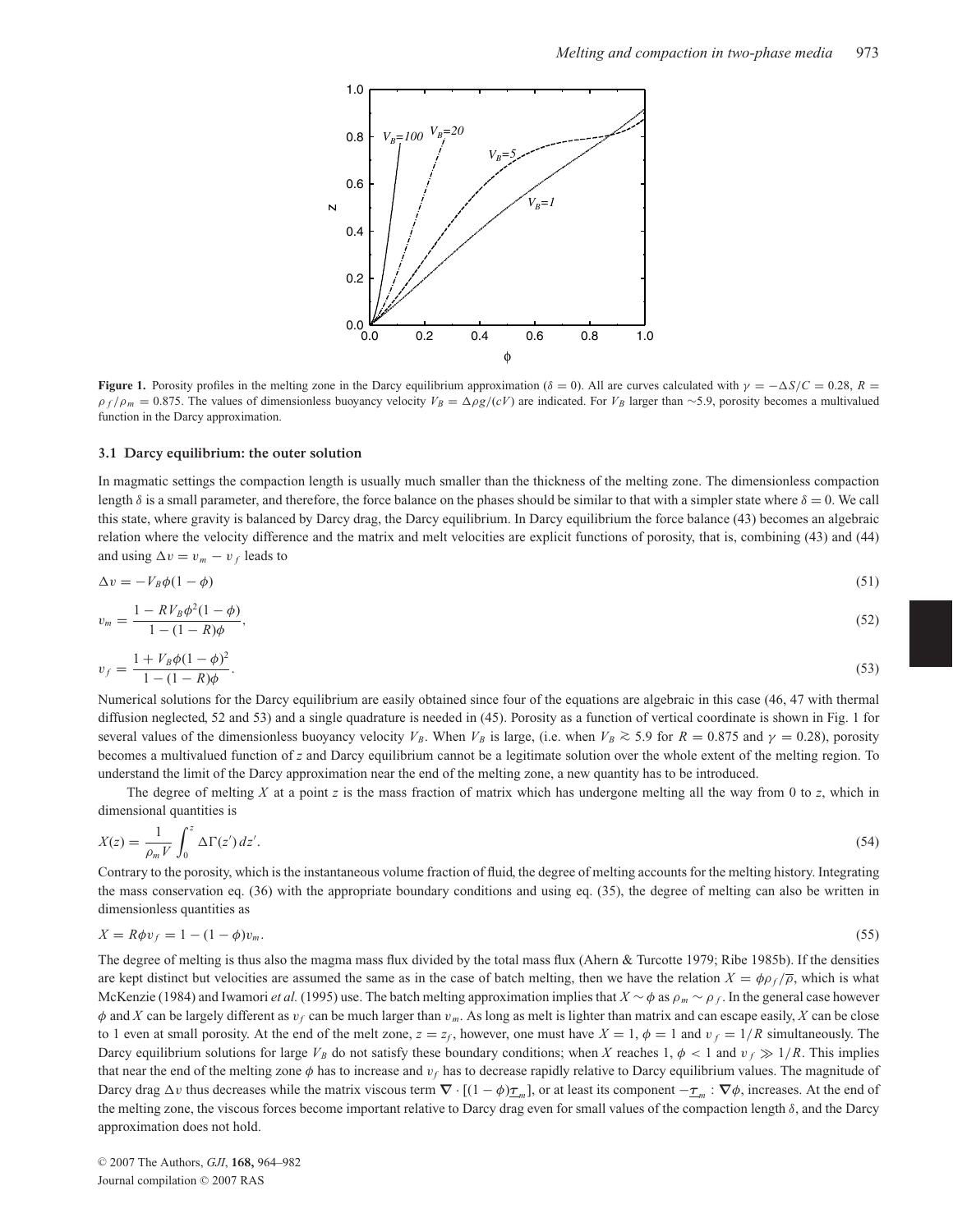To understand the complete behaviour of the system, we must drop the assumption of Darcy equilibrium and take into account the viscous terms near the origin and near the end of the melting. We focus on the behaviour of our equations at low porosity as this case is more interesting geophysically. An analytical expression is useful to understand the limitations of the Darcy solution near  $z = 0$ . The matrix and fluid velocities (52) and (53) can be expressed at small  $\phi$  as

$$
v_m = 1 + (1 - R)\phi - \left[V_B R - (1 - R)^2\right]\phi^2 + O(\phi^3),\tag{56}
$$

$$
v_f = 1 + (V_B + 1 - R)\phi - [V_B(1 + R) - (1 - R)^2]\phi^2 + O(\phi^3). \tag{57}
$$

According to (45) and (46) and using (51), we get  $\gamma^{-1} dT/dz = -1 + (1 - R)\phi$ . As  $T = 1$  at  $z = 0$ , the initial melting rate deduced from (47) is  $\Delta \Gamma \approx -\gamma^{-1} dT/dz = 1 - (1 - R)\phi$ . Integration of the mass conservation (48) implies in turn that  $1 - (1 - \phi)v_m = \int \Delta \Gamma dz'$ . Combining these results and introducing the expression for  $v_m$  from (56) we get, after some algebra,

$$
\phi + (V_B + 1 - R)\phi^2 = \frac{z}{R} - \frac{1 - R}{R} \int_0^z \phi \, dz' + V_B \int_0^z \frac{\phi^2 (1 - \phi)^2}{\gamma^{-1} - z + (1 - R) \int_0^{z'} \phi \, dz''} \, dz'.
$$
\n
$$
\tag{58}
$$

In the typical case,  $1 - R \ll 1 \ll V_B$ . In the vicinity of  $z = 0$  we neglect the two integral terms on the right of (58) of order  $(1 - R)\phi z$  and  $V_B \phi^2 z$ ; we also neglect 1 − *R* with respect to  $V_B$ . We get the *z*-dependence of porosity

$$
\frac{z}{R} \approx \phi + V_B \phi^2. \tag{59}
$$

The porosity has, therefore, a parabolic form and varies as  $\phi \approx (\sqrt{1+4V_B z/R} - 1)/(2V_B)$ . The initial slope at  $z = 0$  is equal to  $1/R$ . Practically for all simulations that we performed, *R* gives a rough estimate of the total thickness of the two-phase melting zone. The parabolic form of the porosity profile is a consequence of  $n = 2$  in the permeability-porosity law (see text after eq. 6). Schmeling (2006) finds identical  $z(\phi)$  behaviour to our eq. (59) when he restricts his melt extraction model for plumes to a single component case.

The matrix velocity increases initially with  $\phi$  increasing (see 56). This effect is due to the dilation of the matrix by the introduction of less dense melt that cannot easily escape. As soon as the porosity reaches  $(1 - R)/(2RV_B)$  (see 56), the draining of the fluid towards the surface allows the matrix to compact and  $v_m$  starts decreasing. With parameters appropriate for a ridge, the matrix would inflate until  $\phi = 0.001$  which would occur at

$$
z_D = \frac{1 - R}{2V_B} \tag{60}
$$

after the first 120 m of melting.

Near  $z = 0$ , however, the Darcy equilibrium cannot be sustained. Indeed, the viscous compaction term that was neglected goes as  $\delta^2 \phi^{-1}$  $dv_m/dz$  and is thus predicted by the Darcy approximation to vary as  $\delta^2(1 - R)/z$ ; therefore, this term will dominate the Darcy term  $\Delta v$  ( $\Delta v \approx$ − *VBz*/*R*) at small enough *z*.

#### **3.2 Initiation of melting**

How melting initiates is not obvious in the framework of the Darcy approximation. The presence of  $\phi$  in the denominators of (43), (45) and (47) introduces a singularity at the onset of melting. The first drop of liquid requires more volume than the equivalent mass of solid it replaces. This raises the pressure in the fluid because the necessary dilation of the matrix is inhibited by the large equivalent bulk viscosity  $\mu_m/\phi$ . This excess pressure tends in turn to bring the thermodynamic conditions back to freezing. From the mass continuity eq. (35) at  $z = 0$  where  $\phi =$  $0, v_m = 1$  and  $dv_m/dz = 0$ , one has  $\left[\frac{Rv_f}{1}\right]$   $\frac{d\phi}{dz} = 0$ . One possibility to satisfy this equation would be  $\frac{d\phi}{dz} = 0$  at  $z = 0$ . However, then from (48) the melting rate  $\Delta \Gamma$  would also be zero, that is, at the onset of melting no melting would occur. Therefore, one necessarily has  $v_f = 1/R$ ; unlike in the Darcy approximation there is a finite difference in velocities  $\Delta v = -(1 - R)/R$  at the onset of melting. From (45) the gradient in  $P_f$  is infinite at  $z = 0$  and through the equilibrium melting condition (46), this singularity translates into a singularity of the temperature gradient that should not exist in the presence of thermal diffusion.

In fact, eqs (43)–(48) do not necessarily even have a solution when the starting condition is a pure matrix with zero porosity. There are various possibilities to circumvent this difficulty. One could consider that a finite porosity is present in the solid even before melting starts. This removes the difficulty but in a somewhat unphysical way since it assumes melt is already present before melting starts. One could account for the fluid phase compressibility (Connolly & Podladchikov 1998; Richard *et al.* 2006) since liquids are indeed more compressible than solids (Stolper *et al.* 1981). At high pressures this effect might even favour melt initiation by a release of pressure accompanying melting. Another possibility is to remove the discontinuity in temperature gradient at the onset of melting by taking into account the kinetics of the fusion reaction and replace (46) by (41). This would require the knowledge of the reaction rate factor *L*<sup>22</sup> which is likely to be a complex function of  $\phi$ , *T* and  $P_f$ . We will further constrain  $L_{22}$  in Section 3.2.3. A simpler approach is to accept the singularity of the thermal gradient but to neglect the thermal diffusion in the energy conservation (47). This is the approach that we take in the following of this paper.

#### *3.2.1 The squirting solution*

The finite value of  $\Delta v$  at the onset of melting induces a Darcy friction that can only be balanced by the compactive viscous stress since the buoyancy forces which go as  $\Delta \rho \phi$ , are zero at  $z = 0$  (see 43). We call this equilibrium between the viscous compaction term and the Darcy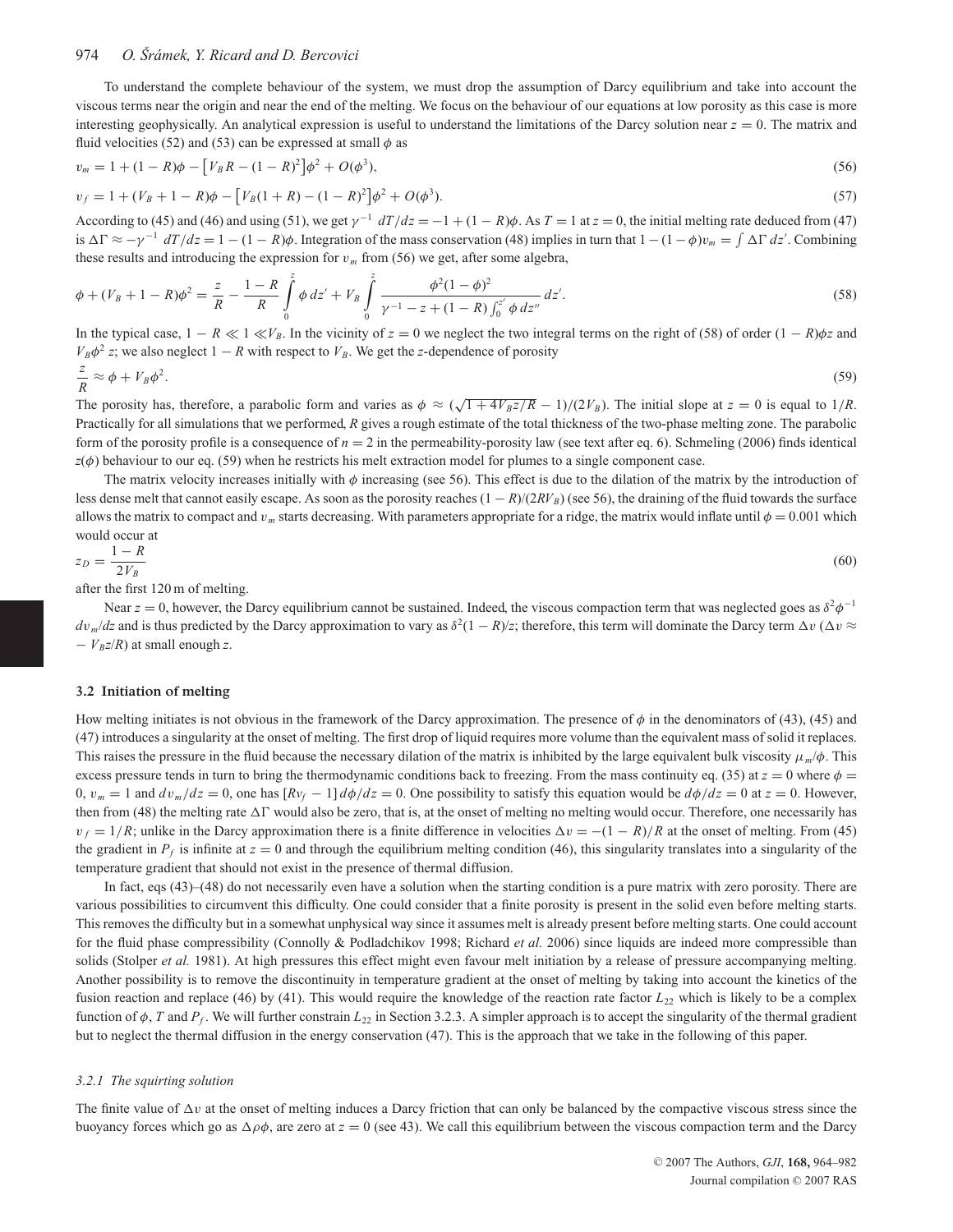drag the 'squirting' solution because the fluid pressure gradient has a singularity at  $z = 0$ , that is, by (45) and using  $\Delta v = -(1 - R)/R$ , goes as

$$
\frac{dP_f}{dz} \approx -\frac{(1-R)^2}{RV_B\phi}.\tag{61}
$$

According to the Clapeyron relation (46), the gradient in  $P_f$  is also the gradient in temperature  $dT/dz$ , which, is therefore, also singular at  $z = 0$ . Furthermore, by matrix mass conservation (48), with the condition  $dv_m/dz|_{z=0} = 0$ ,  $\Delta \Gamma$  near  $z = 0$  obeys

$$
\frac{d\phi}{dz} \approx \Delta \Gamma. \tag{62}
$$

In the energy eq. (47), assuming the absence of thermal conduction, the singularity in *dT*/*dz* can only be balanced by an infinite rate of melting (all the other terms are negligible or zero at  $z = 0$ )

$$
\Delta \Gamma \approx -\frac{1}{\gamma} \frac{d \ln T}{dz} \approx \frac{(1 - R)^2}{R V_B \phi},\tag{63}
$$

since  $T = 1$  at  $z = 0$ . From (62) and (63) one obtains

$$
\phi \approx (1 - R) \sqrt{\frac{2z}{RV_B}}.\tag{64}
$$

With the initial behaviour of  $\phi$  determined, we search for a solution of (43)–(48) in the form of a series in  $\sqrt{z}$ . After a bit of algebra we obtain the following terms of the expansions,

$$
\phi = (1 - R)\sqrt{\frac{2z}{RV_B}} + \frac{2}{3}\left[R + \frac{2\gamma(1 - R)^2}{RV_B}\right]z + O(z^{3/2}),\tag{65}
$$

$$
P_f = -(1 - R)\sqrt{\frac{2z}{RV_B}} - \frac{2}{3}\left[R - \frac{\gamma(1 - R)^2}{RV_B}\right]z + O(z^{3/2}),\tag{66}
$$

$$
v_m = 1 + \frac{2}{3} \frac{z_0}{\delta^2} \sqrt{\frac{2V_B}{R}} z^{3/2} + O(z^2). \tag{67}
$$

These analytical solutions will be compared to the numerical solutions in the Section 3.3. The expansion for  $v_m$  remains a function of  $z_0$  that cannot be determined by an analytical study at  $z = 0$  but is controlled by the boundary condition at the end of the melting zone. Getting an analytical estimate for  $z_0$  is feasible but cumbersome. It consists of using the boundary condition  $2\delta^2(d\phi/dz)(dv_m/dz) + \Delta v = 0$  at  $z = z_f$ , obtained from (43) with the use of  $\phi = 1$ , with the expansions previously found for  $\phi$  and  $v_m$ , the end of the melting zone  $z_f$  being obtained by solving  $\phi(z_f) = 1$ . The sign of  $z_0$  is, however, easy to estimate from a simple physical consideration. At low buoyancy velocity  $V_B$ , the melt is somewhat locked in the matrix, and the volume expansion associated with first melting induces matrix dilation at the base of the melting zone; therefore, according to (50),  $z_0$  will be positive. At high buoyancy velocity  $V_B$ , the easy extraction of melt allows the matrix to readily compact upon first melting, and  $z_0$  is negative. This change in sign of  $z_0$  will be demonstrated later in Fig. 7. During the initial squirting equilibrium the porosity increases and for large  $V_B$  the gravity term  $V_B\phi(1-\phi)$  can overcome the Darcy term  $\Delta v = -(1 - R)/R$ . This may lead to a new force balance.

## *3.2.2 Viscogravitational equilibrium*

The potential of balance between viscous compaction and buoyancy is called viscogravitational equilibrium. When the Darcy term  $\Delta v$  is negligible the pressure is simply (see 45 and 46)

$$
P_f = (T - 1)\gamma \approx -Rz. \tag{68}
$$

From the energy eq. (47) the melting rate is simply

$$
\Delta \Gamma \approx \frac{R}{1 - R\gamma z}.\tag{69}
$$

Knowing the melting rate, the other variables are readily computed; one obtains from (48) and (50)

$$
\phi \approx Rz,
$$
\n
$$
v_m \approx 1 + \frac{z_0 V_B R}{2\delta^2 (1 - R)} z^2,
$$
\n
$$
(70)
$$
\n
$$
(71)
$$

where the expansion of both  $\phi$  and  $v_m$  was truncated after the first non-zero term in *z*. Again, as in the squirting approximation, the value of  $z_0$  can only be obtained by solving the equations in the whole integration domain. However, the sign of  $z_0$  can be determined: Darcy drag is negligible in this approximation, therefore, the easy extraction of melt will allow the matrix to compact and  $z_0$  will be negative.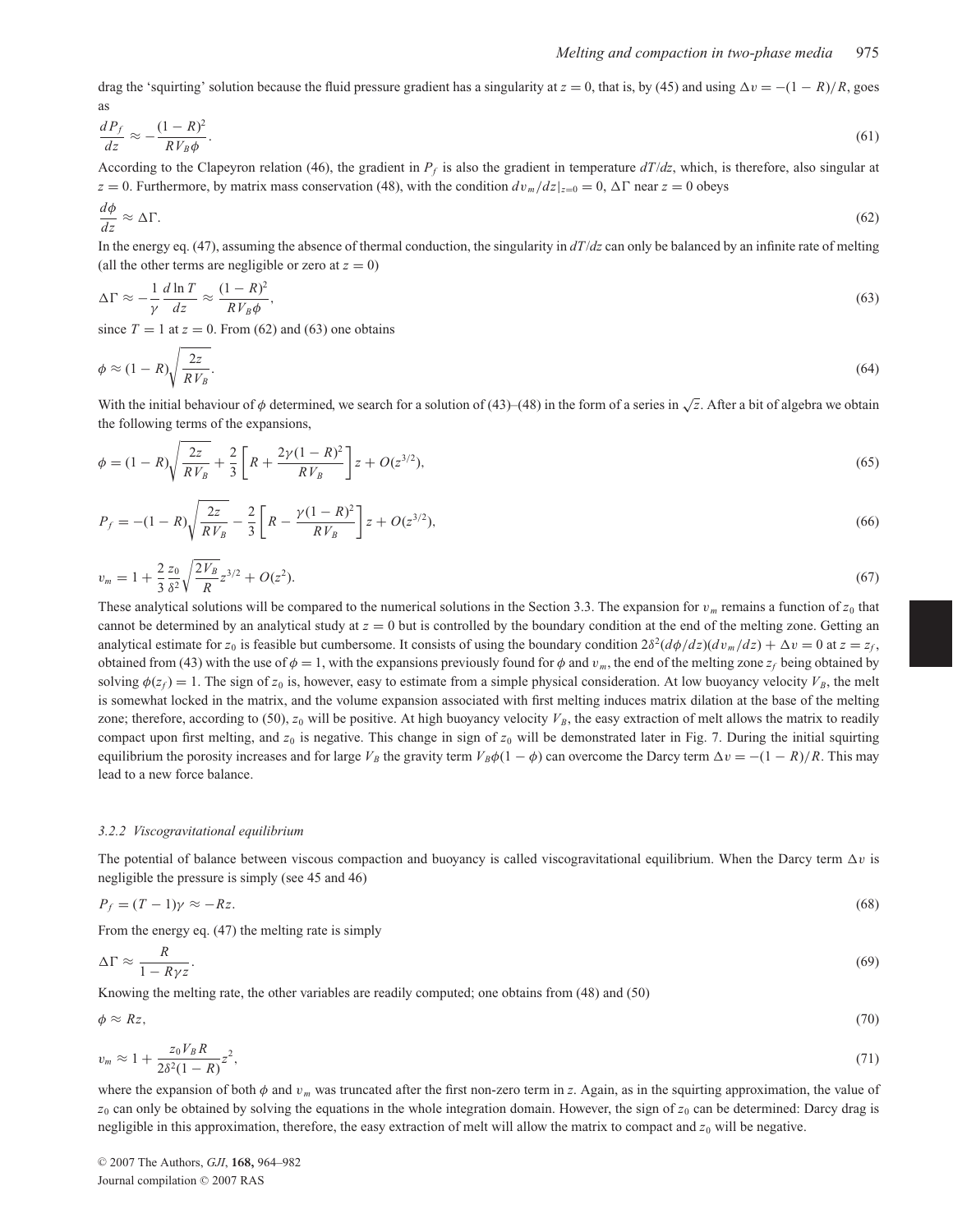#### *3.2.3 Ordering of boundary regions*

Up to now we have defined three possible force equilibria: Darcy, squirting and viscogravitational. In each case one force term was neglected: the viscous compaction term, the buoyancy term,  $V_B\phi(1-\phi)$ , and the Darcy drag term,  $\Delta v$ , respectively. From the first order solutions given in each domain (56, 57 and 59 for Darcy equilibrium; 65–67 for squirting approximation; 68–71 for viscogravitational balance), these neglected terms amount to  $\delta^2(1 - R)/(Rz)$  (viscous compaction term),  $(1 - R)\sqrt{2V_Bz/R}$  (buoyancy force), and  $-(1 - R)/R$  (Darcy drag), respectively. We compare the magnitude of the neglected terms between pairs of equilibrium approximations and introduce three coordinates

$$
z_1 = \frac{1}{2RV_B}
$$
squirt.  $(z < z_1)$  vs. viscogra $(z > z_1)$ , (72)

$$
z_2 = \delta^2 \qquad \text{viscograv.} \ (z < z_2) \ \text{vs. \ } \text{Darcy}(z > z_2), \tag{73}
$$

$$
z_3 = \sqrt[3]{\frac{\delta^4}{2RV_B}}
$$
 squriting  $(z < z_3)$  vs. Darcy $(z > z_3)$ . (74)

The squirting solution is thus valid from  $z = 0$  to min ( $z_1, z_3$ ), above which is possibly the viscogravitational equilibrium up to  $z_2$ . These inner solutions then give place to the outer Darcy equilibrium. As  $z_1 z_2^2 = z_3^3$ , the three domains have a common point where  $2\delta^2 RV_B = 1$ .

This study of the squirting solution nearest the origin can be used to illustrate the problems when the thermal diffusivity is not neglected. The derivative of the fluid pressure remains always singular (proportional to  $1/\phi$ , see 61) although the presence of the thermal diffusivity in the energy eq. (47) forbids the singularity of *dT*/*dz*. There is, therefore, no possibility to insure the thermodynamic equilibrium. We could instead replace the thermodynamic equilibrium (46) by the kinetic law (41), but this puts some constraints on the functional form of the kinetic coefficient  $L_{22}$ . For example, if  $\phi$  varies like  $z^n$ , the leading term of  $P_f$  will be in  $z^{1-n}$  (see 61) and that of  $\Delta \Gamma$  in  $z^{n-1}$  (see 62). To balance these terms into the kinetic equation we need to choose  $L_{22} \propto z^{2n-2} \propto \phi^{2-2/n}$ . To have  $P_f(0) = 0$  we need  $n < 1$ , and therefore,  $L_{22}$  should depend on a negative power of  $\phi$ . The kinetic rate should, therefore, be infinite at  $z = 0$  for a solution with diffusion to exist. Rather than exploring this situation, and in the absence of a clear experimental or theoretical form for the kinetic rate, we simply assume that the very small parameter  $k_T$  is zero. In fact a layer dominated by thermal conduction should exist close to  $z = 0$ . Its thickness

$$
z_T = \frac{k'_T}{\rho_m C V} \tag{75}
$$

should be of order 300 m.

We summarize the various domains near  $z = 0$  in Fig. 2. The first domain of thickness  $k'_T / (\rho_m CV)$  corresponds to a diffusive layer. It has not been explicitly studied as it requires one to take into account the kinetics of melting which would introduce various additional unknowns and difficulties. The second domain corresponds to the domain of the squirting equilibrium. It is replaced either by the Darcy equilibrium at low compaction lengths or by the viscogravitational equilibrium at larger compaction lengths. Near the end of the melting zone, where  $z > R$ and  $\phi \lesssim 1$ , the viscous force becomes again important and limits the validity of the Darcy approximation. This diagram has been computed for  $V_B = 60$  and changes with  $V_B$ , however its topology remains similar. For smaller values of  $V_B$ , one can distinguish a dilational and a compacting regime in the Darcy domain ( $z<sub>D</sub>$ , which was defined in Section 3.1, becomes larger than the thermal diffusive layer thickness  $z_T$ ). In the situation of the Earth the force equilibrium changes directly from squirting regime to Darcy equilibrium even for the least viscous magmas.



**Figure 2.** Graphical representation of the various regions along the melting zone (dimensionless *z* coordinate plotted on the vertical axis in logarithmic scale, melting starts at  $z = 0$ ) as a function of the dimensionless compaction length  $\delta = \sqrt{4\mu_m/(3cH^2)}$  (on horizontal axis with logarithmic scaling). Plotted for buoyancy velocity  $V_B = \Delta \rho g/(cV) = 60$ . The compaction length appropriate for melting under a ridge is indicated by an arrow.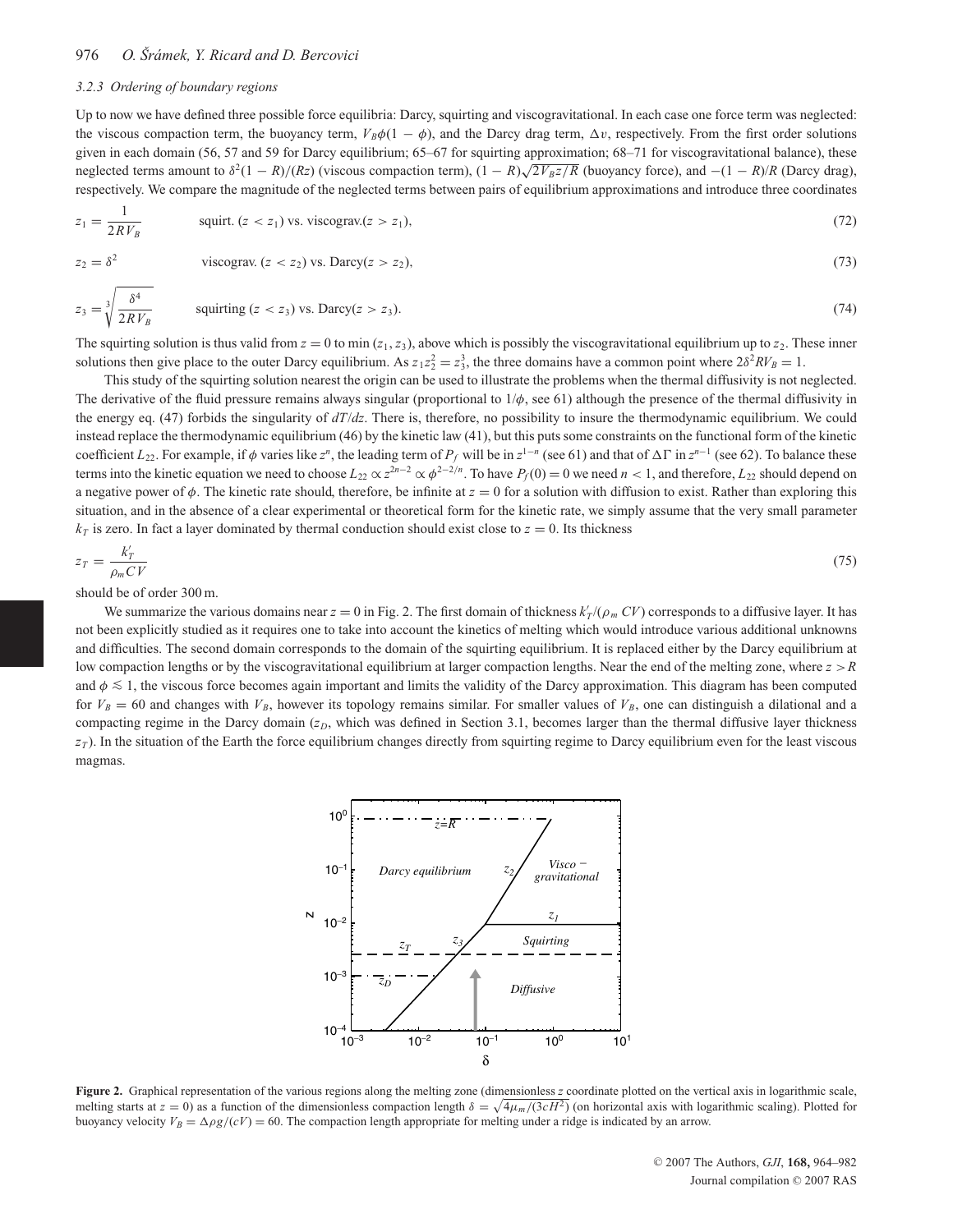

**Figure 3.** Calculated porosity profile in the melting zone (thick solid line) compared to the Darcy approximation (dotted line) and the initial squirting equilibrium approximation (dashed line). The details of the curves near the origin are zoomed in the embedded panel. All curves are calculated with  $\gamma = 0.28$ ,  $R = 0.875$ and  $V_B = 10$ ,  $\delta = 0.26$ . As expected the viscous equilibrium prevails in a very thin boundary layer near the origin.

#### **3.3 Numerical solutions**

The full system of eqs (43)–(48) can be solved numerically. We choose a domain of integration from  $z = 0$  to a sufficiently large  $z_{\text{max}}$  (remember that the width of the melting zone is yet unknown). From a guessed porosity we obtain the matrix velocity using a tridiagonal solver of eq. (43) with boundary conditions  $v_m = 1$  at  $z = 0$  and  $dv_m/dz = 0$  at  $z = z_{\text{max}}$ . Fluid pressure is then calculated from (45) and the temperature from (46). We use the inner squirting solution, (66), to estimate  $P_f$  for the first two grid points to avoid the numerical indeterminacy of the integral of  $\Delta v/\phi$  near  $z = 0$ . The energy eq. (47) is used to calculate the melting rate. Finally, porosity is updated from eq. (48) (we actually use the time dependent form of this equation, i.e. 36). We iterate this scheme to obtain the steady-state solution.

This numerical solution can be compared to the analytical solutions (65) and (59). For this case we choose a rather low buoyancy velocity  $V_B = 10$  and rather large compaction length  $\delta = 0.26$  in order to emphasize the thickness of the boundary region near  $z = 0$  where the viscous term is dominant. The results are depicted in Fig. 3 where the complete numerical solution (solid line) is compared to the Darcy solution (dotted line) and the squirting solution (dashed line). This figure confirms the accuracy of the analytical solutions and shows that the Darcy approximation remains very close to the real solution over the 2/3 of the melting zone. The blow up panel shows the initial behaviour of the numerical solution and confirms the validity of the squirting approximation in the vicinity of  $z = 0$ .

Porosities for three different values of the compaction length  $\delta$  are shown in Fig. 4. When  $\delta$  is small compared to the width of the melting zone, the porosity follows the  $\delta = 0$  Darcy equilibrium profile (gravity is balanced by Darcy resistance). At the end of the melting zone there is a narrow region where the contribution of viscous forces becomes important again relative to Darcy drag. In this region porosity increases rapidly with *z* until it reaches 1 where melting is complete. The overall thickness of the two-phase melting zone increases with δ.



**Figure 4.** Porosity profiles in the melting zone for different values of the compaction length δ. All curves are calculated with  $\gamma = 0.28$ ,  $R = 0.875$  and  $V_B$ 100. Values of the compaction length are 2.6 (300 km; dashed line), 0.87 (100 km; dot–dashed line) and 0.26 (30 km; solid line). Porosity in Darcy equilibrium  $(\delta = 0)$  is shown as thin dotted line.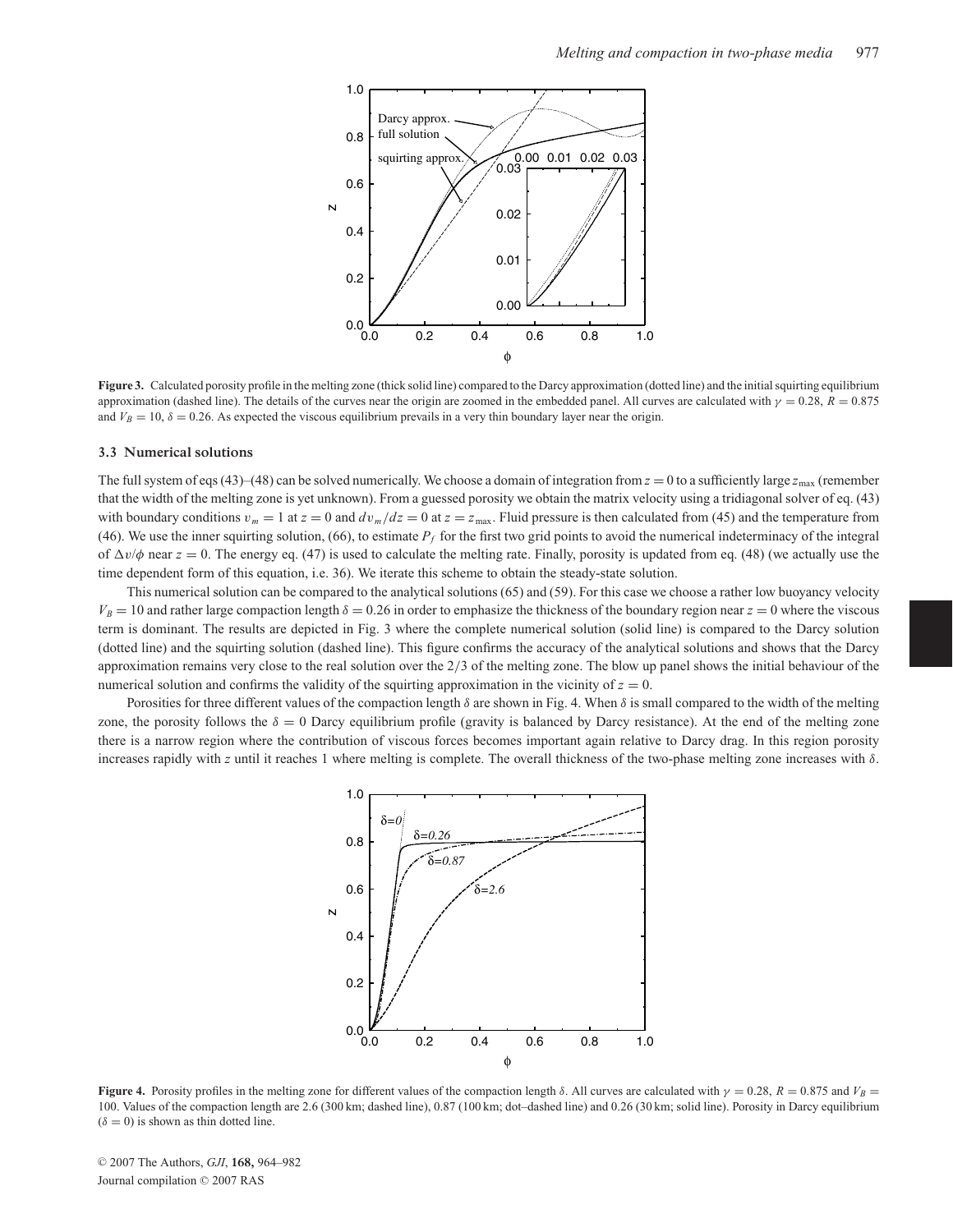

**Figure 5.** Degree of melting in the melting zone for different values of the compaction length δ. Values of parameters and line textures correspond to those in Fig. 4.

This behaviour is due to the contribution to the fluid pressure gradient by the viscous deformation (the last term in eq. 49 that is multiplied with  $\delta^2$ ). In the limit of very large compaction length the force balance in the melting zone is basically between the viscous compaction and buoyancy, and the difference in velocities remains small between the two phases (numerical results for velocities are shown in Fig. 6). Then the pressure gradient in the melt is  $dP_f/dz \approx -R$  (i.e. the fluid pressure is controlled by the magma density; see 68, also 49). In the limit of very small compaction length one can see from eq. (49) that  $dP_f/dz \approx -1$  (i.e. the fluid pressure is controlled by the matrix density, since porosity also remains small in most of the melt zone; see Fig. 4). When  $\delta$  is comparable to (or exceeds) the size of the melting zone, the deviation from the Darcy equilibrium is more pronounced. This case however is far from geophysical interest: in the ridge case when the buoyancy velocity is large and the Darcy equilibrium is close to the real force balance, the porosity profile is essentially identical to the Darcy solution, from which it deviates only at the very end of the melting zone. Taking the limit  $V_B \gg 1$  at the end of the melting zone ( $z \approx R$ ) in the approximate Darcy equilibrium solution (59) suggests that the porosity jumps abruptly from a value close to  $\phi \approx R^{-1}V_B^{-1/2}$  (or about 0.1 for the characteristic values of  $R \approx 0.9$  and  $V_B \approx 100$ ) to  $\phi = 1$ . This means that even in the case of extensive melting (degree of melting of several tens per cent) the porosity remains quite small (<10 per cent).

Curves in Fig. 4 depict porosity in the case of complete melting of a univariant material. In real geophysical situations the matrix is a multicomponent material which partially melts up to some limited degree of melting. In the case of pressure release melting under mid-ocean ridges the degree of melting typically does not exceed 20–30 per cent (Turcotte & Phipps Morgan 1992). In the numerical simulations the degree of melting increases in an approximately linear fashion throughout the melting zone as is seen in Fig. 5. This behaviour is very different from the parabolic evolution of  $\phi$ . In particular, when  $V_B$  is very large,  $\phi$  is much smaller than X everywhere except at the end of the melting zone. Using the values of parameters suggested in the previous section, porosity is only ∼0.05 when *X* = 0.2. Although the porosity profile is very dependent on the compaction length, the melting rate is not.

Fig. 6 shows matrix (left panel) and fluid (right panel) velocities. The matrix enters the melting zone at dimensionless velocity  $v_m$ 1 and decreases regularly during the compaction process. The first drop of melt is already moving at velocity  $v_f = 1/R$  as already seen in Section 3.2. This velocity is also the melt velocity at the end of the melting zone. For the figure we used compaction lengths larger than



**Figure 6.** Matrix (left panel) and fluid (right panel) velocities in the melting zone. Values of parameters and line textures correspond to those in Fig. 4.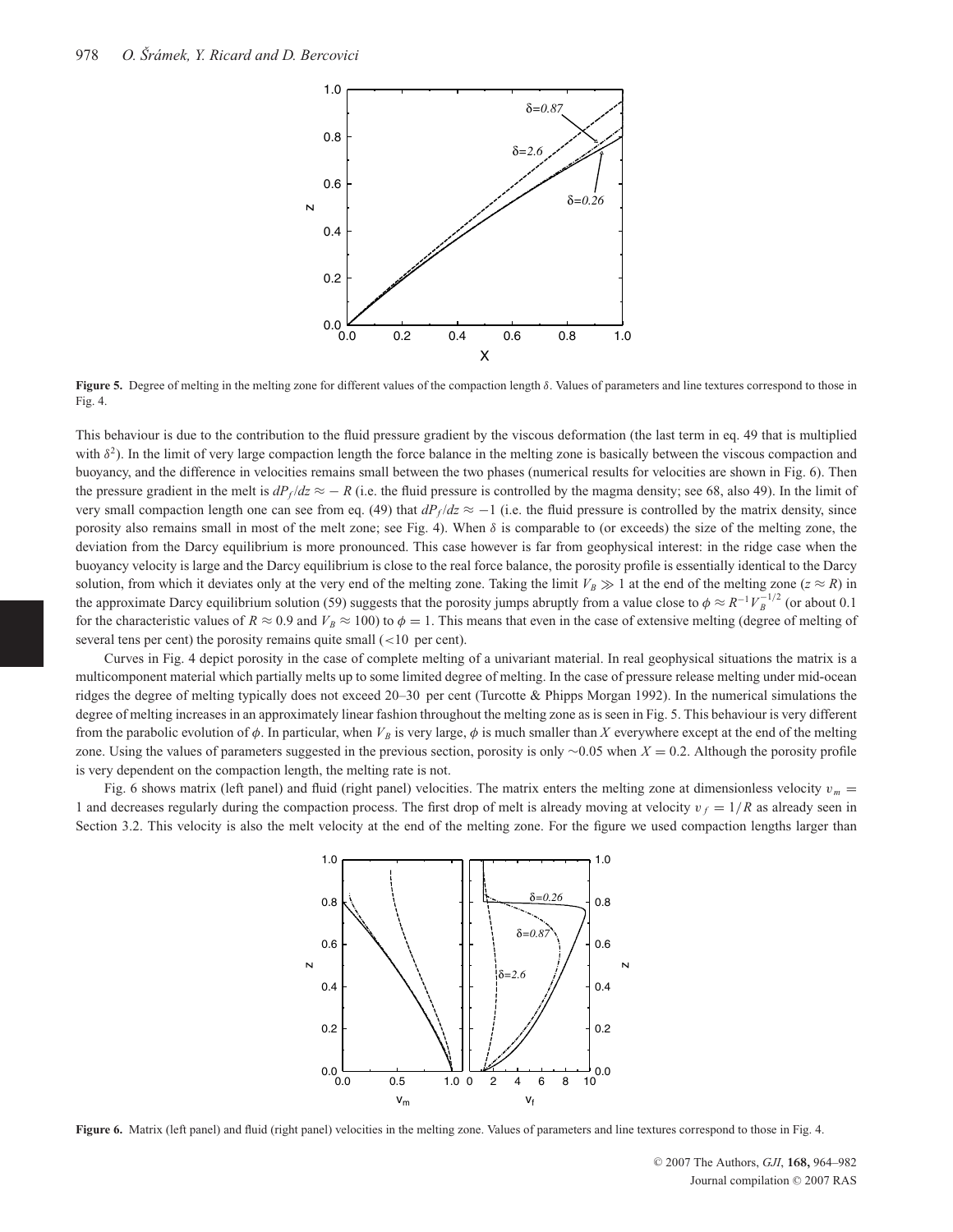

**Figure 7.** Shift of the melting  $z_0$  zone as a function of the compaction length  $\delta$  for the following values of the buoyancy velocity:  $V_B = 100$  (solid line, diamonds),  $V_B = 10$  (dashed line, circles),  $V_B = 1$  (dot–dashed line, triangles),  $V_B = 0.1$  (dotted line, squares). Both dimensionless values (bottom and left axes) and values in km (top and right axes) are shown. Positive (negative)  $z_0$  means shallower (deeper) melting. Calculated with  $\gamma = 0.28$ ,  $R = 0.875$ .

appropriate for a ridge. The case with  $\delta = 0.07$  (8 km) would however be very similar to the case  $\delta = 0.26$  but the final viscous boundary layer would be somewhat thinner. The maximum fluid velocity is about 10 times the velocity of the upwelling mantle, that is of order of 1 m yr<sup>-1</sup>. The matrix velocity curves are terminated at the end of the melting zone; no matrix is present above the partial-melt zone, and matrix velocity, is therefore, undefined here.

In the present theory the two phases are submitted to different pressure fields. The fluid pressure  $P_f$ , the matrix pressure  $P_m$  and the average pressure  $\overline{P}$  are different. The pressure difference  $\Delta P$  is a dynamic effect that comes from changes in porosity in excess to those due to melting as discussed in Section 2.3. In the limit where the fluid phase is much less viscous than the matrix, the pressure difference is directly related to deformation of the matrix. It is positive when matrix compacts and negative when matrix dilates (eq. 40). The observer at the surface of the Earth does not know the variation of the fluid pressure with depth. He may believe to have a better understanding of the variations with depth of the matrix pressure,  $P_m = P_f + \Delta P$ , or the average pressure,  $\overline{P} = P_f + (1 - \phi)\Delta P$  and may expect melting to start at the melting conditions  $P_m = 0$  or  $\overline{P} = 0$  when  $T = 1$ . However, at the onset of melting where  $P_f = 0$ ,  $P_m = \overline{P} = \Delta P = -z_0$  (see discussion around eq. 50). As a consequence the melting does not start where expected but the onset of melting is shifted by the distance  $z_0$ . When  $z_0$  is negative, the fluid pressure is lower than the average pressure which favours melting at greater depths. On the contrary a positive  $z_0$  implies higher pressure in the melt, and therefore, the melting condition is only reached at shallower depth.

Fig. 7 shows  $z_0$  as a function of the compaction length δ for several values of the dimensionless buoyancy velocity  $V_B$ . No simple functional dependence of  $z_0$  on  $\delta$  of  $V_B$  is found. As seen from Fig. 7,  $z_0$  can be positive or negative depending on the value of  $V_B$ , the change of sign occurring near  $V_B \sim 1$ . When the buoyancy velocity is small, the melt extraction from the matrix is difficult. The only way to compensate for the bulk volume increase upon melting is that both matrix and fluid velocities increase. Pressure in the fluid is in this case larger than in the matrix, and melting starts at a shallower depth  $(z_0 > 0)$ . This corresponds to the case of squirting equilibrium. On the other hand when  $V_B \gg 1$  (viscogravitational balance), the melt extraction is efficient and the matrix compacts while the fluid velocity increases. Pressure is in this case decreased in the fluid and the melting can start deeper ( $z_0 < 0$ ). When  $\delta$  decreases, the Darcy equilibrium prevails and as expected,  $z<sub>0</sub>$  tends to zero. An asymptotic behaviour is obtained at very large compaction lengths. For values appropriate for a ridge the melting is likely to occur at most a few kilometres deeper than what could be expected from the average pressure.

The sign of  $z_0$  is indicative of the sign of the difference between pressure of the two phases  $\Delta P$ . In Fig. 8 we show the pressure difference in the melting region as a function of *z* for three values of the buoyancy velocity  $V_B$  and a fixed value of the compaction length  $\delta = 0.26$ . This value corresponding to 30 km is somewhat too large for a ridge but it is used to emphasize the difference between the various cases. In the extreme case of very large or very small buoyancy velocity the melt is either uniformly under-pressured or over-pressured with respect to the matrix. For intermediate values of  $V_B$  the pressure difference can change sign twice. The pressure difference between matrix and fluid is about 5 MPa (50 bar) even far from the incipient melting for typical ridge parameters. The fact that the fluid is under-pressured should somewhat inhibit hydro-fracturing of the matrix by the rising magma. For moderate buoyancy velocities, however (dot–dashed line), there is significant tendency for the fluid pressure to overcome that of the matrix.

## **4 DISCUSSION AND CONCLUSION**

In this paper we developed a theoretical model of two-phase flow in the presence of melting in a single component system. Our model properly accounts for the feedback between the viscous deformation of the phases and the thermodynamic conditions of melting. As in previous papers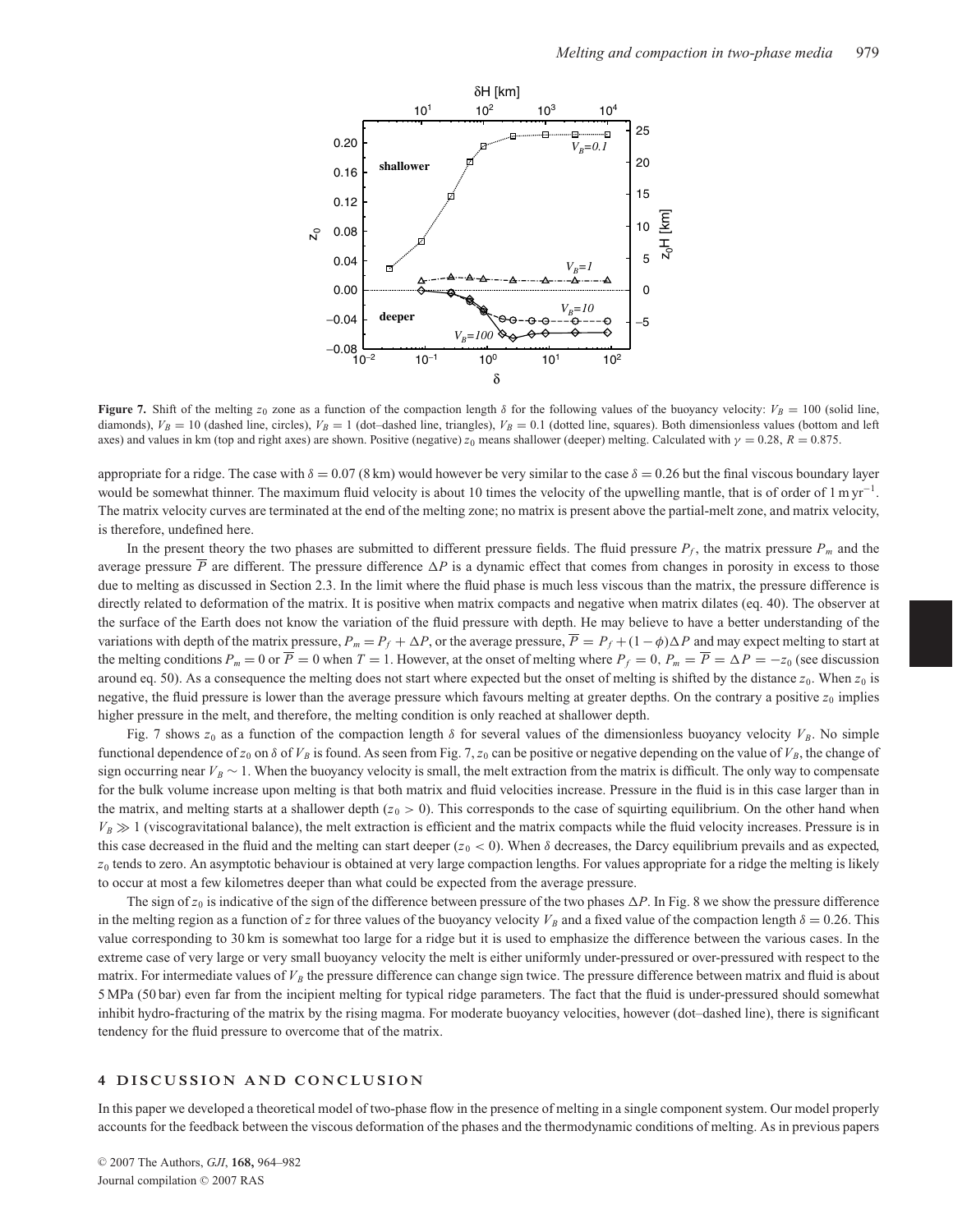

**Figure 8.** Pressure difference  $\Delta P = P_m - P_f$  in the melting zone calculated with  $\delta = 0.26$  (30 km) and the following values of the buoyancy velocity:  $V_B$ 100 (solid line),  $V_B = 1$  (dot-dashed line),  $V_B = 0.1$  (dotted line). Both dimensionless values of pressure difference (bottom axis) and values in MPa (top axis) are shown. Calculated with  $\gamma = 0.28$ ,  $R = 0.875$ .

(Bercovici *et al.* 2001a; Ricard *et al.* 2001; Bercovici & Ricard 2003), we accounted for the presence of surface tension on the interface between the two phases which imposes a clear distinction between the properties of each phase and those of the interface (pressures, velocities and densities). The conditions of equilibrium between the two phases are naturally deduced from the second law of thermodynamics. The usual Clapeyron slope is affected by the presence of the surface tension (Gibbs–Thomson effects) and by the dynamic pressure difference between the phases. This pressure difference is proportional to the rate of matrix compaction and to the inverse of porosity; its role is somewhat equivalent to the bulk viscosity of other theories (McKenzie 1984). It is only in the case of motionless mixture without surface tension that the usual Clapeyron slope is recovered. In the motionless case with surface tension, the pressure difference between the phases verifies the Laplace's condition but the phase equilibrium is affected by the Gibbs–Thomson effect. The model also allows for non-equilibrium situations, in which case a kinetic relation links the melting rate to the departure from equilibrium. The general non-equilibrium treatment will be useful in future extended models where the realistic chemical composition of Earth material will be taken into account.

We use our equations in the simple case of 1-D melting. The equations are very complex by the presence of various singularities near  $\phi = 0$ . Neither the length of the melting zone nor the position of melt initiation  $(z_0)$  are known *a priori*. The solutions are primarily controlled by two parameters, the compaction length  $\delta$  and the buoyancy velocity  $V_B$ . We discuss the existence of various possible boundary regions near the onset of melting. The onset of melting corresponds to a balance between the viscous forces and the Darcy friction. This first boundary region is followed at large enough  $\delta^2 V_B$  by a zone of balance between gravity forces and viscous matrix stresses. Then the Darcy balance (equilibrium between gravity force and Darcy friction) dominates in most of the melting region. The Darcy equilibrium can itself be divided into a domain where the fluid does not escape fast enough to avoid matrix dilation (caused by volume increase upon melting), and a domain where matrix compacts while the fluid is extracted. This already very complex structure should also include a thin thermal diffusion boundary zone (that was neglected in this study) which cannot be understood at exact thermodynamic equilibrium unless the kinetics of the melting is taken into account. The effect of dynamic pressure on the onset of melting can raise or depress the depth of melting by few kilometres with respect to what would be expected from the average pressure. With parameters appropriate for melting under an oceanic ridge ( $\delta \sim 0.1$ ,  $V_B \sim$ 100) all these boundary zones occur in the first few kilometres of the two-phase region. The melting starts up to a few km deeper that what could be expected from matrix pressure only.

The 1-D model suggests that for *V<sub>B</sub>*  $\geq 1$ ,  $z_0$  is negative, and therefore, melting begins deeper than standard Clapeyron slope predicts; likewise for  $V_B \leq 1$ ,  $z_0$  is positive, and melting does not begin until lower pressure is reached. Parameters that determine the value of  $V_B$  are the density difference between phases, average grain size, upwelling velocity, and melt viscosity, the latter parameter exhibiting the largest variation in Earth. Thus, for example, differences in melt viscosity at two otherwise similar geological locations would result in different depths of melting; a more mafic magma of lower viscosity at oceanic arcs would facilitate deeper melting compared to more felsic magma of higher viscosity at continental arcs. We stress that these predictions are based on a fairly simple model and that further refinement of the description is needed to generate more reliable predictions. In particular, the effect of surface tension, which was neglected in the 1-D model application, could either facilitate or inhibit melting, depending on the geometry of the first melt to appear; localized spheroidal pockets of first melt of positive average curvature would hamper melting by Gibbs–Thomson effect, while melting along grain boundaries resulting in melt network of negative curvature would favour melting. More experimental evidence is needed on the geometrical distribution of the first melt within the solid matrix. Moreover, the effect of viscous compaction/dilation on solid–melt phase equilibria of multicomponent Earth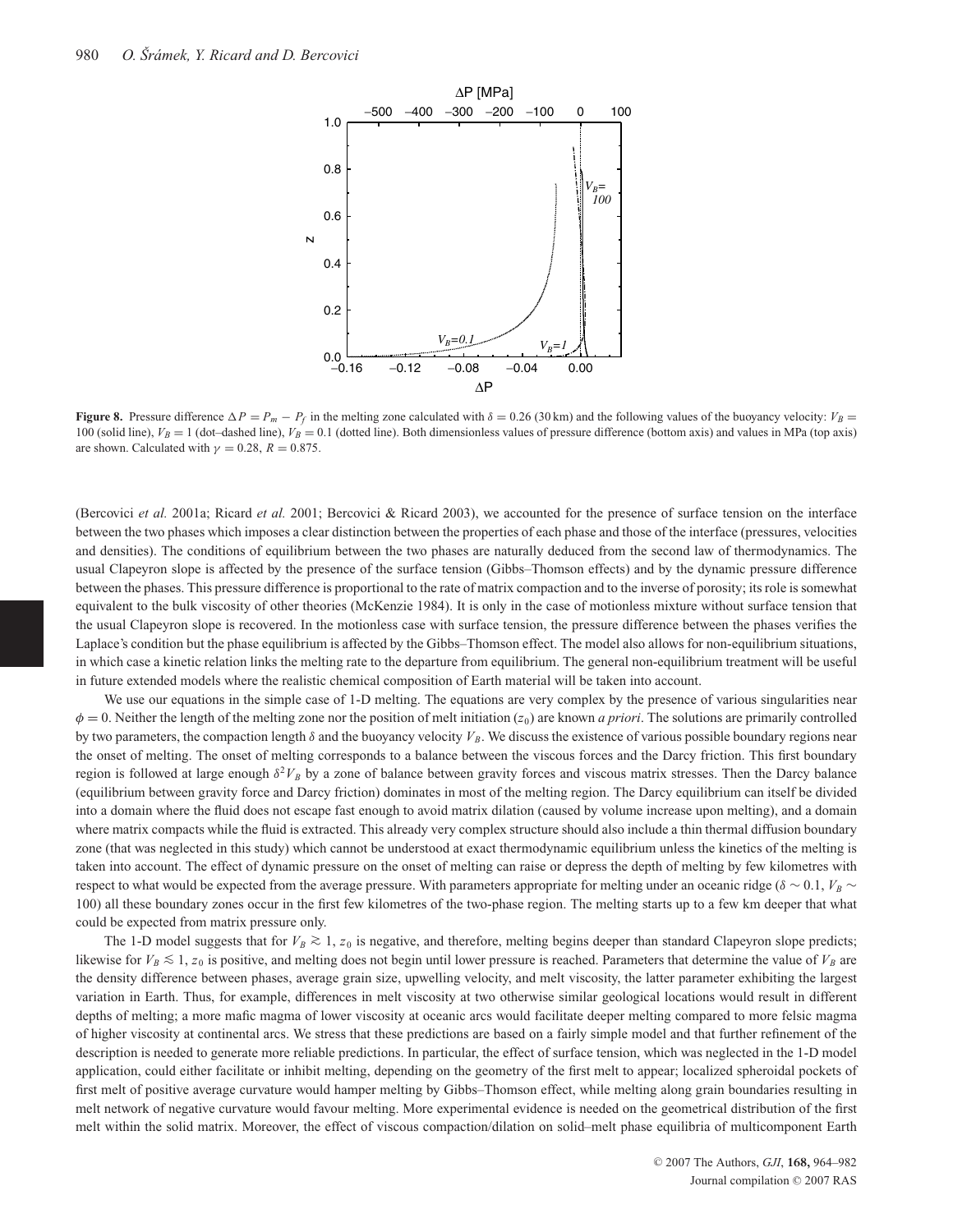material should be studied. In fact, the main asset of the present study, rather than offering accurate predictions of geological observables, is the development of a framework to consistently account for the interplay between two-phase viscous flow and the melting condition.

The results of our 1-D model cannot be directly compared to those obtained by other authors. Most previous studies had not attempted to solve the self-consistent set of equations but have employed various approximations that do not seem to be supported by our study. Various authors have imposed the melting rate as a simple function of depth (average pressure). This decouples the melting problem from the compaction problem and may generate a spurious layer of compaction where the porosity decreases (Turcotte & Phipps Morgan 1992). In our simulation the porosity is always increasing function of the vertical coordinate and the porosity remains much smaller than the degree of melting ( $\phi$  < *V*<sub>B</sub><sup>-1/2</sup>). With ridge parameters this porosity corresponds to a threshold ∼10 per cent after which the melt accumulates instantaneously at some depth and the porosity jumps to 1 above it. This contradicts the adiabatic batch melting model where porosity and degree of melting are closely related (McKenzie 1984). Our results are more similar to those of Fowler (1989), at least in their goals, although significant difference in the starting equations makes a detailed comparison difficult: however, we agree with him about the presence of significant pressure difference (5 MPa or 50 bar) between the two phases all along the melting zone.

The present theory offers a framework for treatment of physical situations where melting of viscously deformable media is concerned. Although our focus was on geological settings, the description is applicable to much wider spectrum of problems. Various extensions to what was discussed in the present study are possible, including melting of multivariant material, non-equilibrium time-dependent melting, and 2-D (3-D) flow modelling.

#### **A C K N OW L E D G M E N T S**

The authors benefited from reviews by Harro Schmeling and Michel Rabinowicz. Support was provided by the National Science Foundation (NSF, grant EAR-0537599), and the Centre National de la Recherche Scientifique (CNRS).

## **R E F E R E N C E S**

- Ahern, J.L. & Turcotte, D.L., 1979. Magma migration beneath an ocean ridge, *Earth planet. Sci. Lett.,* **45**(1), 115–122.
- Bailyn, M.A., 1994. *Survey of Thermodynamics*, AIP Press, Woodbury, NY.
- Bear, J., 1988. *Dynamics of Fluids in Porous Media*, Dover Publications, New York.
- Bercovici, D. & Karato, S., 2003. Whole mantle convection and the transition-zone water filter, *Nature,* **425**(6953), 39–44.
- Bercovici, D. & Ricard, Y., 2003. Energetics of a two-phase model of lithospheric damage, shear localization and plate boundary formation, *Geophys. J. Int.,* **152**(3), 581–596.
- Bercovici, D. & Ricard, Y., 2005. Tectonic plate generation and two-phase damage: Void growth versus grain size reduction, *J. geophys. Res.,* **110**(B3), B03401.
- Bercovici, D., Ricard, Y. & Schubert, G., 2001a. A two-phase model for compaction and damage, part 1: general theory, *J. geophys. Res.,* **106**(B5), 8887–8906.
- Bercovici, D., Ricard, Y. & Schubert, G., 2001b. A two-phase model for compaction and damage, part 3: application to shear localization and plate boundary formation, *J. geophys. Res.,* **106**(B5), 8925–8939.
- Choblet, G. & Parmentier, E.M., 2001. Mantle upwelling and melting eneath slow spreading centers: effects of variable rheology and melt productivity, *Earth planet. Sci. Lett.,* **184**(3–4), 589–604.
- Connolly, J.A.D. & Podladchikov, Y.Y., 1998. Compaction-driven fluid flow in viscoelastic rock, *Geodinamica Acta,* **11** (2–3), 55–84.
- de Groot, S.R. & Mazur, P., 1984. *Non-Equilibrium Thermodynamics*, Dover Publications, New York.
- Drew, D.A., 1983. Mathematical modelling of two-phase flow, *Ann. Rev. Fluid Mech.,* **15,** 261–291.
- Fowler, A.C., 1985. A mathematical model of magma transport in the asthenosphere, *Geophys. Astrophys. Fluid Dyn.,* **33**(1), 63–96.
- Fowler, A.C., 1989. Generation and creep of magma in the Earth, *SIAM J. Appl. Math.,* **49**(1), 231–245.
- Frank, F.C., 1968. Two-component flow model for convection in the Earth's upper mantle, *Nature,* **220**(5165), 350–352.
- Hier-Majumder, S., Ricard, Y. & Bercovici, D., 2006. Role of grain boundaries in magma migration and storage, *Earth planet. Sci. Lett.,* **248**(3–4), 735–749.
- Hirschmann, M.M., 2000. Mantle solidus: Experimental constraints and the effects of peridotite composition, *Geochem. Geophys. Geosyst.,* **1**(10).

Iwamori, H., McKenzie, D. & Takahashi, E., 1995. Melt generation by isentropic mantle upwelling, *Earth planet. Sci. Lett.,* **134**(3–4), 253–266.

- Karato, S., 1989. Defects and plastic deformation in olivine, in *Rheology of Solids and of the Earth*, pp. 176–208, eds Karato, S. & Toriumi, M., Oxford University Press, New York.
- Karato, S. & Jung, H., 2003. Effects of pressure on high-temperature dislocation creep in olivine, *Philos. Mag.,* **83**(3), 401–414.
- Kojitani, H. & Akaogi, M., 1995. Measurement of heat of fusion of model basalt in the system diopside–forsterite–anorthite, *Geophys. Res. Lett.,* **22**(17), 2329–2332.
- Landau, L.D. & Lifshitz, E.M., 1959. Fluid mechanics,*Course of Theoretical Physics,* Vol. 6, Pergamon Press, New York.
- Lasaga, A.C., 1998. *Kinetic Theory in the Earth Sciences*, Princeton University Press, Princeton, New Jersey.
- McKenzie, D., 1984. The generation and compaction of partially molten rock, *J. Petrol.,* **25**(3), 713–765.
- McKenzie, D. & Bickle, M.J., 1988. The volume and composition of melt generated by extension of the lithosphere, *J. Petrol.,* **29,** 625–279.
- Mei, S. & Kohlstedt, D.L., 2000. Influence of water on plastic deformation of olivine aggregates, 2. dislocation creep regime, *J. geophys. Res.,* **105**(B9), 21 471–21 481.
- Nye, J.F., 1953. The flow law of ice from measurements in glacier tunnels, laboratory experiments and the Jungfraufirn borehole experiment, *Proc. R. Soc. London A,* **219,** 477–489.
- Ohtani, E., Litasov, K., Hosoya, T., Kubo, T. & Kondo, T., 2004. Water transport into the deep mantle and formation of a hydrous transition zone, *Phys. Earth planet. Int.,* **143,** 255–269.
- Rabinowicz, M., Ceuleneer, G. & Nicolas, A., 1987. Melt segregation and flow in mantle diapirs below spreading centers: evidence from the Oman ophiolite, *J. geophys. Res.,* **92**(B5), 3475–3486.
- Ribe, N.M., 1985a. The deformation and compaction of partial molten zones, *Geophys. J. R. astr. Soc.,* **83**(2), 487–501.
- Ribe, N.M., 1985b. The generation and composition of partial melts in the Earth's mantle, *Earth planet. Sci. Lett.,* **73**(2–3), 361–376.
- Ribe, N.M., 1988. On the dynamics of mid-ocean ridges, *J. geophys. Res.,* **93**(B1), 429–436.
- Ricard, Y. & Bercovici, D., 2003. Two-phase damage theory and crustal rock failure: the theoretical 'void' limit, and the prediction of experimental data, *Geophys. J. Int.,* **155**(3), 1057–1064.
- Ricard, Y., Bercovici, D. & Schubert, G., 2001. A two-phase model for compaction and damage, part 2: applications to compaction, deformation and